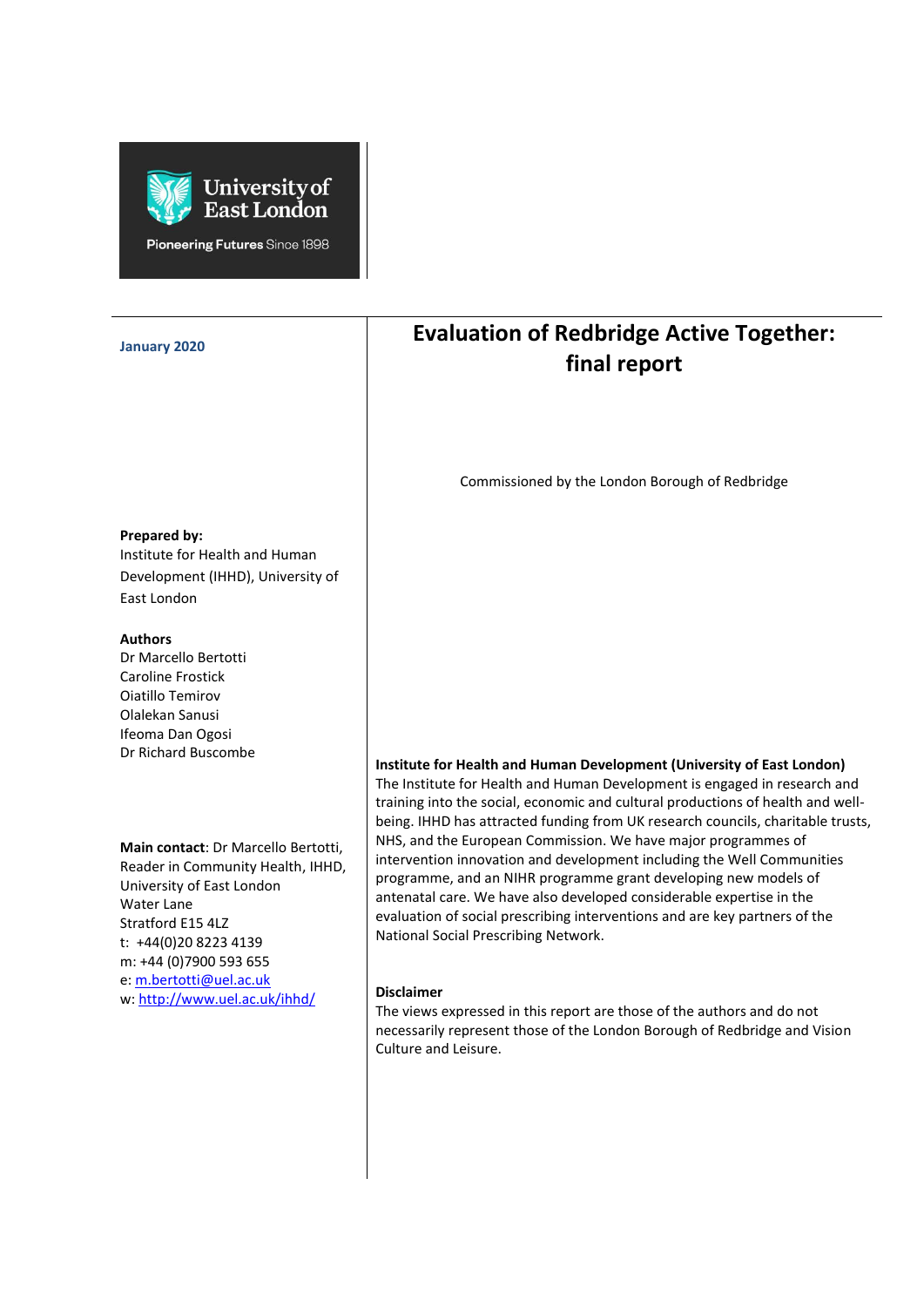## 1 Table of Contents

 $\mathbf{I}$ 

| $\mathbf{2}$ |                       |         |                                                                              |    |
|--------------|-----------------------|---------|------------------------------------------------------------------------------|----|
|              | 2.1                   |         |                                                                              |    |
|              | 2.2                   |         |                                                                              |    |
| 3            |                       |         |                                                                              |    |
|              | 3.1                   |         |                                                                              |    |
|              | 3.2                   |         |                                                                              |    |
| 4            |                       |         |                                                                              |    |
|              | 4.1                   |         |                                                                              |    |
|              | 4.1.1                 |         |                                                                              |    |
|              | 4.1.2                 |         |                                                                              |    |
|              |                       | 4.1.2.1 |                                                                              |    |
|              |                       | 4.1.2.2 |                                                                              |    |
|              |                       | 4.1.2.3 |                                                                              |    |
|              |                       | 4.1.2.4 |                                                                              |    |
|              |                       | 4.1.2.5 |                                                                              |    |
|              | 4.1.3                 |         |                                                                              |    |
|              |                       | 4.1.3.1 |                                                                              |    |
|              |                       | 4.1.3.2 |                                                                              |    |
|              |                       | 4.1.3.3 |                                                                              |    |
|              |                       | 4.1.3.4 |                                                                              |    |
|              | 4.1.4                 |         |                                                                              |    |
|              | 4.2                   |         |                                                                              |    |
|              | 4.2.1                 |         |                                                                              |    |
|              |                       | 4.2.1.1 |                                                                              |    |
|              |                       | 4.2.1.2 |                                                                              |    |
|              |                       | 4.2.1.3 |                                                                              |    |
|              |                       | 4.2.1.4 |                                                                              |    |
|              |                       | 4.2.1.5 |                                                                              |    |
|              | 4.2.2                 |         |                                                                              |    |
|              |                       | 4.2.2.1 |                                                                              |    |
|              | 4.2.3                 |         |                                                                              |    |
|              |                       | 4.2.3.1 |                                                                              |    |
|              | 4.2.4                 |         |                                                                              |    |
|              |                       | 4.2.4.1 |                                                                              |    |
|              |                       | 4.2.4.2 |                                                                              |    |
|              | 4.2.5                 |         |                                                                              |    |
| 5.           |                       |         |                                                                              |    |
|              | 5.1                   |         |                                                                              |    |
|              | 5.2                   |         |                                                                              |    |
|              |                       |         |                                                                              |    |
| 6            |                       |         |                                                                              |    |
| 7            |                       |         |                                                                              |    |
| 8            |                       |         |                                                                              |    |
|              | <b>LIST OF TABLES</b> |         |                                                                              |    |
|              |                       |         | TABLE 1: ORIGINAL PROJECT OUTCOMES AND METHODS FOR DATA COLLECTION           | 6  |
|              |                       |         | TABLE 2: DEMOGRAPHIC DETAILS OF SP USERS AT BASELINE AND 12 MONTHS FOLLOW UP | 8  |
|              |                       |         | TABLE 3: PARTICIPANTS NEIGHBOURHOOD COHESION (PART A)                        | 11 |
|              |                       |         | TABLE 4: PARTICIPANTS NEIGHBOURHOOD COHESION (PART A)                        | 12 |
|              |                       |         |                                                                              |    |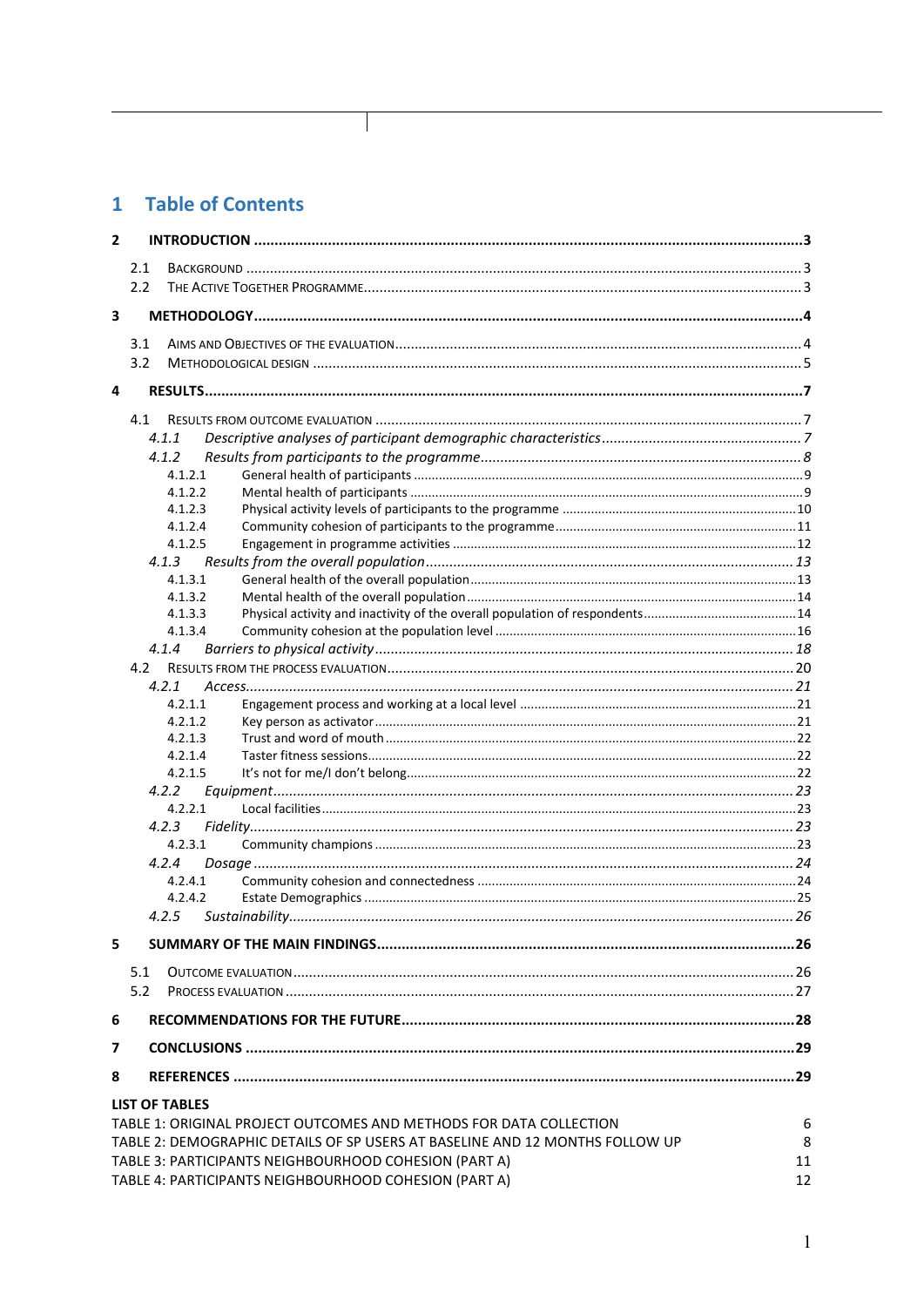| TABLE 5: PHYSICAL INACTIVITY IN THE REDBRIDGE ACTIVE TOGETHER SAMPLE, LONDON, NEWHAM AND |    |
|------------------------------------------------------------------------------------------|----|
| ENGLAND (CMO1*)                                                                          | 15 |
| TABLE 6: POPULATION LEVEL CHANGES IN INACTIVITY IN THE FOUR ESTATES (CMO1*)              | 15 |
| TABLE 7: OVERALL POPULATION CHANGES IN INACTIVITY (CMO2)                                 | 15 |
| TABLE 8: OVERALL POPULATION CHANGES IN INACTIVITY BY ESTATE (CMO2)                       | 16 |
| TABLE 9: POPULATION LEVEL CHANGES IN PHYSICAL ACTIVITY                                   | 16 |
| TABLE 10: OVERALL POPULATION NEIGHBOURHOOD COHESION (PART A)                             | 17 |
| TABLE 11: OVERALL POPULATION NEIGHBOURHOOD COHESION (PART B)                             | 18 |
| TABLE 12: AIMS OF THE PROCESS EVALUATION                                                 | 20 |
|                                                                                          |    |

#### **LIST OF FIGURES**

| FIGURE 5: OVERALL POPULATION CHANGES IN REPORTED BARRIERS TO PHYSICAL ACTIVITY  19 |  |
|------------------------------------------------------------------------------------|--|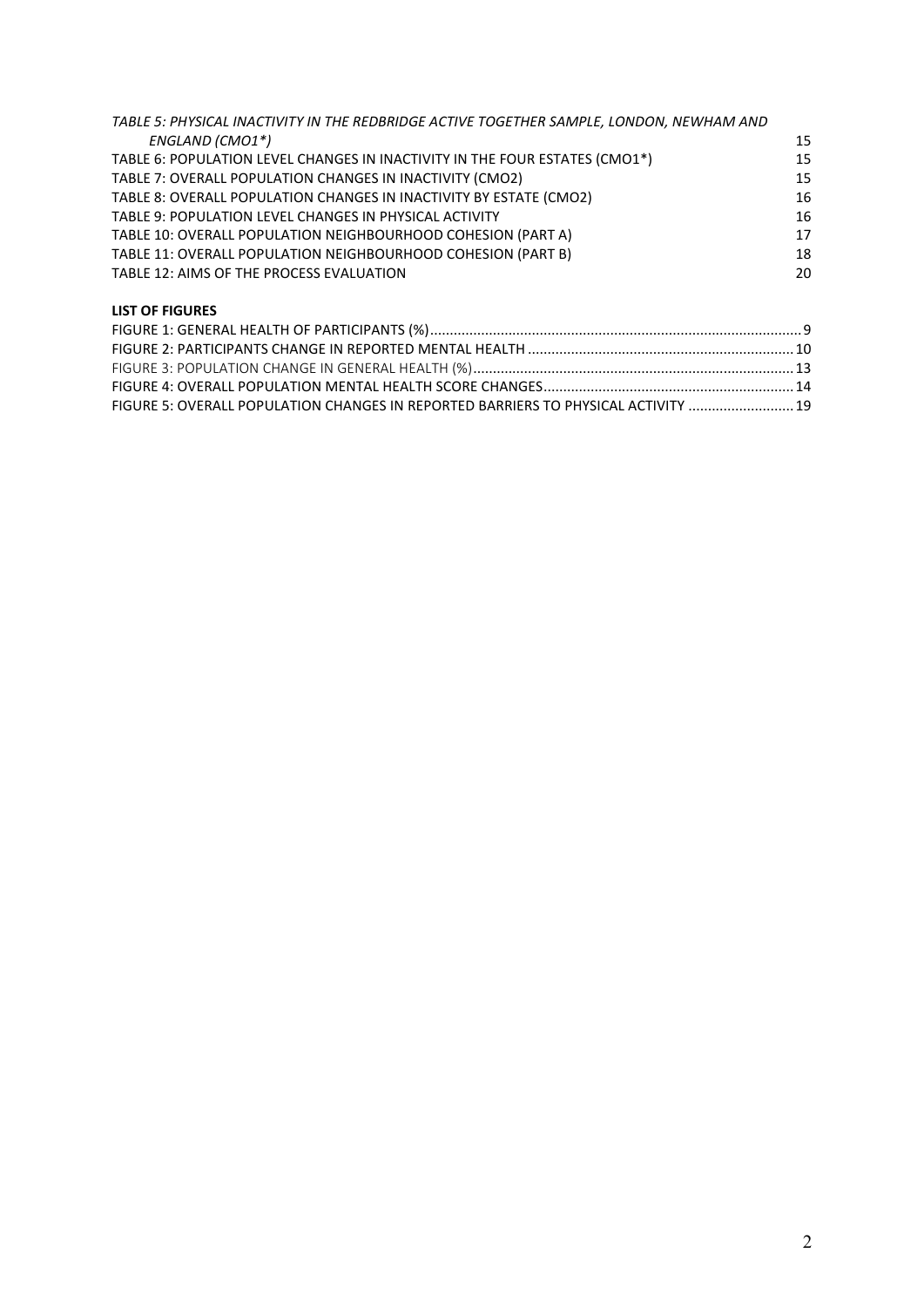## <span id="page-3-0"></span>2 Introduction

The London borough of Redbridge commissioned the Institute for Health and Human Development, based at University of East London to conduct an evaluation of the Redbridge Active Together programme. This is the final report for this evaluation and describes the background and aims of the project, methodology, main findings and recommendations from both the quantitative cohort study alongside the process evaluation and qualitative results.

### <span id="page-3-1"></span>2.1 Background

Physical inactivity is a major public health problem. Along with unhealthy diet, smoking, and excessive alcohol consumption, physical inactivity is one of the major risk factors for noncommunicable diseases such as coronary heart disease, diabetes, colon cancer and breast cancer (Newton et al. 2013). Approximately 3.2 million deaths each year are attributable to insufficient physical activity (WHO 2017).

In the London Borough of Redbridge, the importance of physical activity has been highlighted in key documents including the Health and Well-being strategy, the joint Strategic Needs Assessment and the Obesity Strategy (Redbridge council, 2015).

About 27.5% of people in Redbridge are considered inactive (do not currently achieve 30 minutes of moderate physical activity per week). This has health as well as financial implications as the cost of physical inactivity in Redbridge is £19.4m per year (UK Active, 2014).

In this context, 'high risk' areas were identified where physical activity levels were lower than other areas. Four Redbridge estates were chosen on the basis of their deprivation (Index of Multiple Deprivation) and reported antisocial behaviours including drug dealing; and low levels of physical activity in comparison to levels nationally and in London. (Orchard: 47.6%, Tiptree: 41.6%, Hermitage: 49.2% and Buttsbury:39.1%).

## <span id="page-3-2"></span>2.2 The Active Together Programme

The ACTIVE TOGETHER programme was a three year physical activity programme targeting four disadvantaged estates in Redbridge namely Tiptree, Buttsbury, Orchard and Hermitage with the following aims:

- improving participation in physical activity
- improving physical activity levels. (Target outcomes for this included (i) increasing the number of adults walking at least 10 minutes per day; (ii) Increase the number of adults reaching the recommended guidelines of 150 minutes.)
- increasing knowledge of physical activity opportunities within Redbridge
- training 50 people in Redbridge per year to promote and run physical activities amongst residents.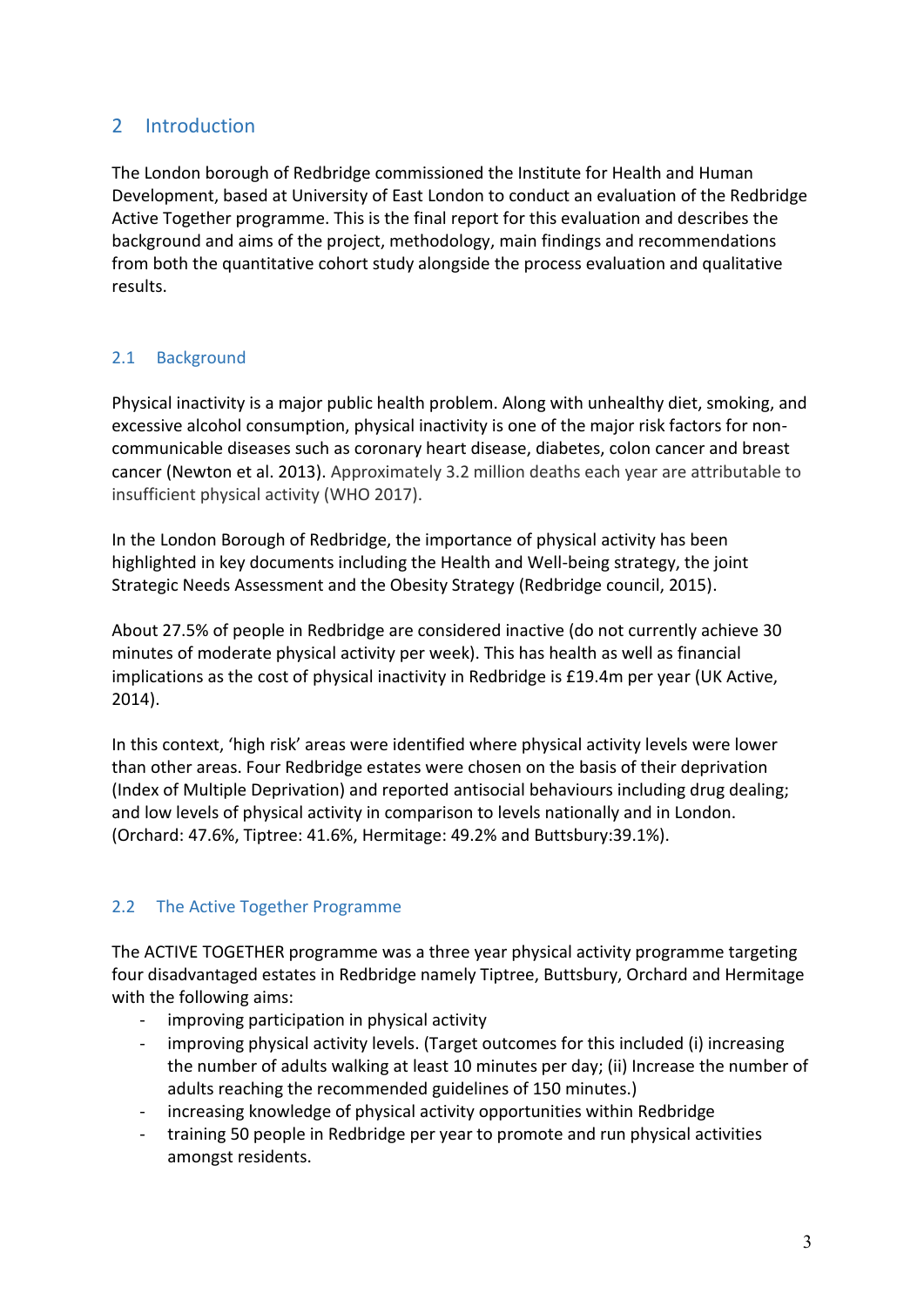The programme is managed by the Vision Redbridge Culture and Leisure Limited (Vision RC&L) who employed a Physical Activity Officer (PAO) responsible for the following:

- conducting a consultation with residents in the target estates to understand the current levels of physical activity and the best strategies for engaging residents into physical activity as well as the barriers to physical activity.
- Recruiting and training volunteers to become physical activity champions (PAC). PACs were intended to support the development of activities in the programme, help identify and overcome barriers to participation, and be supported by the Sport and Health team to ensure the programme became embedded in the four estates, increasing its sustainability.
- Supporting and encouraging resident led initiatives, where feasible. The PAO led the coordination of activities (e.g. walking groups, yoga), but aimed to encourage residents to become engaged in various ways including spreading the word to other residents, running activities or some other involvement.

## <span id="page-4-0"></span>3 Methodology

Redbridge council asked the Institute for Health and Human Development (IHHD) at University of East London (UEL) to conduct the evaluation of the programme. This methodological section outlines the main aims and objectives of the evaluation as a whole. Ethical approval was obtained from the University of East London Research Ethics Committee (UREC) (ref. no: 171806).

## <span id="page-4-1"></span>3.1 Aims and Objectives of the evaluation

The business case for the Active Together programme included a number of outcomes that should be achieved by this project, including the role IHHD plays in evidencing the outcomes. In order to meet the programme outcomes, the overall aims of the evaluation were as follows:

- To assess the impact of the Redbridge Active Together programme on physical inactivity in four of the most deprived estates in Redbridge.
- To explore the process of implementation of the programme including assessing its acceptability, adoption, appropriateness, feasibility, fidelity, dose, and sustainability.
- To highlight the key enablers and barriers or strengths and weaknesses of the programme to know what worked well, what didn't work well, and what needs to change.
- To explore key improvement factors from a process evaluation and provide recommendations for the future.

The objectives of the evaluation were to collect and analyse a range of data on the following:

- Analyse monitoring information on the Redbridge Active Together programme including: routine registration of participants attending organised activities collected by Vision RC&L for the three-year programme. It includes information about the profile of users, their level of participation, drop outs etc.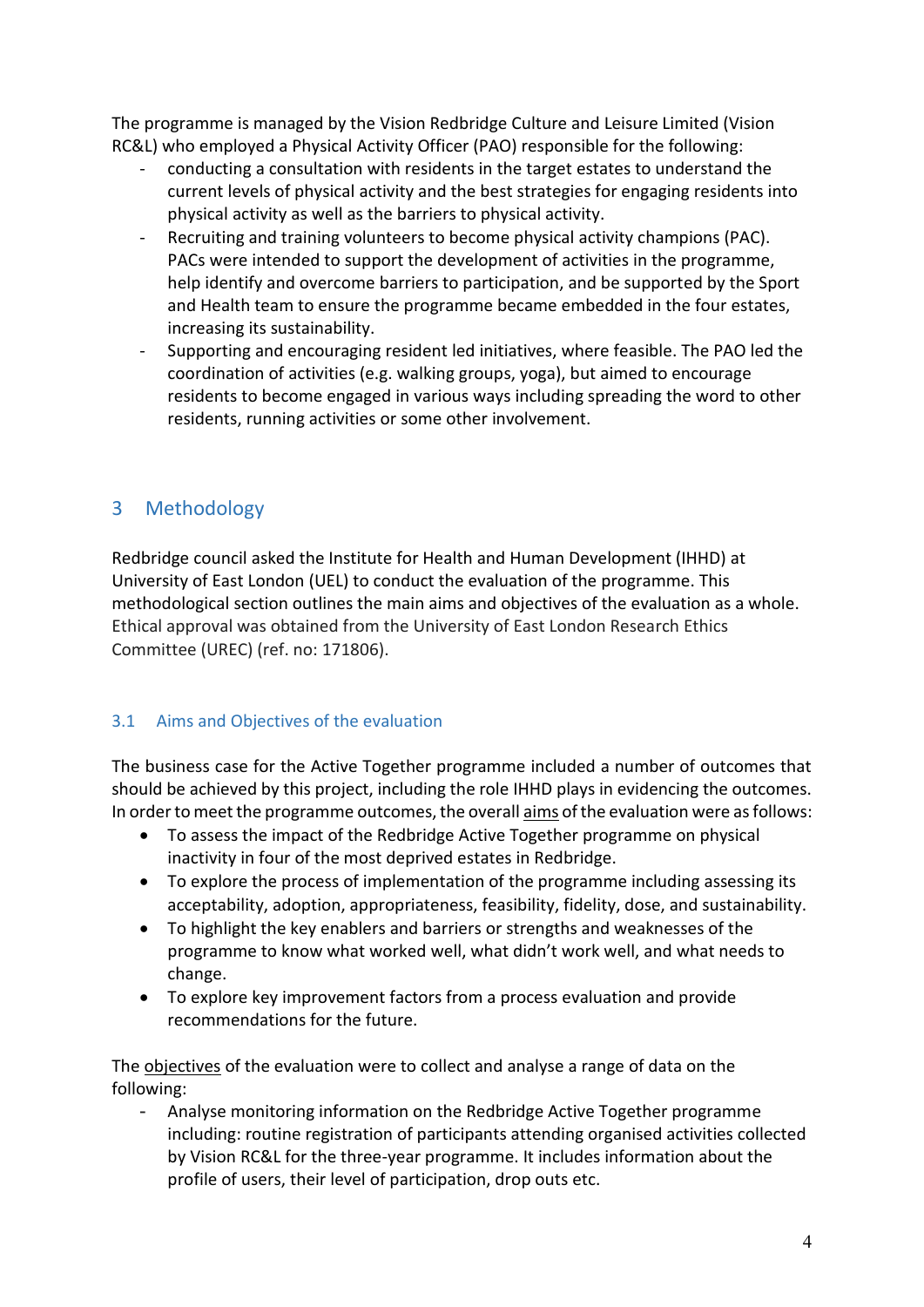- Vision RC&L to collect baseline and follow up data with support from IHHD at UEL in relation to the provision of students who could volunteer and support Vision RC&L in data collection alongside Vision RC&L recruited volunteers from the local community.
- IHHD to analyse population level changes using a cohort survey of a representative sample of participants to measure baseline physical activity levels along with relevant factors that will be adjusted for in the analysis.
- Perceptions of key personnel from the delivery team and users of the programme using semi-structured interviews to understand in-depth what worked and what did not work in the implementation of the project to date.

## <span id="page-5-0"></span>3.2 Methodological design

In order to achieve the overall aims of the evaluation, both an outcome and process evaluation were proposed which led to the adoption of a mixed method study design including a cohort study and a range of qualitative interviews.

Outcome evaluation: In order to assess whether the programme achieved the outcomes set in [Table 1](#page-6-0) (p.6), we designed a cohort study of a representative sample of participants living in the four estates of Buttsbury, Orchard, Tiptree and Hermitage. A range of individual outcome changes were measured at baseline and 12 months follow up by paper-based questionnaire administered face to face at baseline and again either face to face or by telephone collection at follow-up from baseline respondents. The collection of baseline data started in March 2017 and finished in May 2018. Follow up commenced in July 2018 and ended in October 2019. In order to collect data, IHHD (UEL) researchers trained Physical Activity Champions and Vision Culture Leisure Centre employees on survey and doorknocking strategies. The target of 260 completed baseline questionnaires was met by the end of May 2018. However, the original target number of 130 was not met, and a final number of 73 questionnaires were collected at follow up. The data collection was carried out by Vision RC&L with support from UEL in relation to provision of volunteers for data collection. UEL provided several volunteers and trained them in research methods. However, during follow up data collection, Vision RC&L undertook a number of staff changes which prevented the achievement of the initially stated follow up target.

The data has now been assessed and population level impact extrapolated by comparing those who engaged in physical activity made available by the programme with the overall population of respondents at follow up.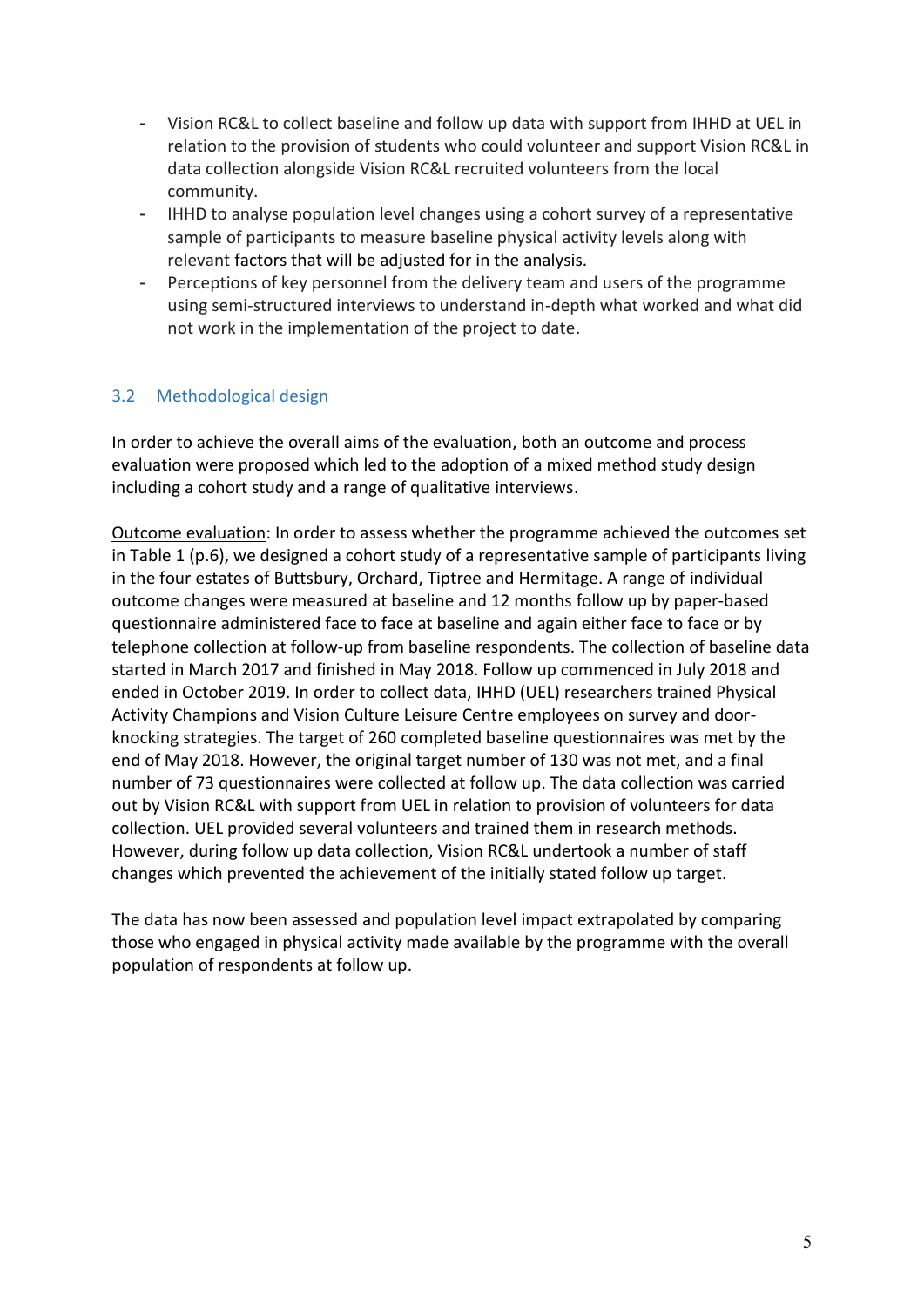|                       | <b>Themes</b><br>Design and methods of data collection                                                                                                                                                                                                                                                                                                                                                                                                                                                                                                                                                                                                                                                                                                                                                                                                                                                                                                                |                                                                                                                                                                                                                                                                                                                                                                                                                                                                                                                                                                                                                                                                                                                                                                                                                                  |  |
|-----------------------|-----------------------------------------------------------------------------------------------------------------------------------------------------------------------------------------------------------------------------------------------------------------------------------------------------------------------------------------------------------------------------------------------------------------------------------------------------------------------------------------------------------------------------------------------------------------------------------------------------------------------------------------------------------------------------------------------------------------------------------------------------------------------------------------------------------------------------------------------------------------------------------------------------------------------------------------------------------------------|----------------------------------------------------------------------------------------------------------------------------------------------------------------------------------------------------------------------------------------------------------------------------------------------------------------------------------------------------------------------------------------------------------------------------------------------------------------------------------------------------------------------------------------------------------------------------------------------------------------------------------------------------------------------------------------------------------------------------------------------------------------------------------------------------------------------------------|--|
| Outcome<br>evaluation | Aim: to capture changes in individual and population level outcomes                                                                                                                                                                                                                                                                                                                                                                                                                                                                                                                                                                                                                                                                                                                                                                                                                                                                                                   |                                                                                                                                                                                                                                                                                                                                                                                                                                                                                                                                                                                                                                                                                                                                                                                                                                  |  |
|                       | Changes in the following:<br>- individual physical activity levels: (i) the<br>number of adults walking at least 10<br>minutes per day; (ii) Increase the<br>number of adults reaching the<br>recommended guidelines of 150 minutes<br>- Population level physical activity<br>outcomes<br>- community cohesion in the four<br>estates<br>- health and mental well-being status of<br>residents<br>- use of alcohol and smoking<br>- Barriers to engagement in physical<br>activity                                                                                                                                                                                                                                                                                                                                                                                                                                                                                   | Design; Cohort study<br>Method: baseline and 12 months follow up of<br>participants from the four estates. Baseline<br>survey of 260 residents of the four estates<br>(June 2017- May 2018). 12 months follow up<br>of 130 participants to baseline and collected<br>via email, phone or face to face interviews<br>(June 2018 - July 2019)<br>Vision RC&L responsible for data collection. IHHD<br>to provide help with volunteer recruitment,<br>research training, data inputting and statistical<br>analysis of both baseline and follow up data<br>Tools: International Physical Activity<br>Questionnaire (IPAQ) to assess mild, moderate<br>and vigorous physical activity<br>Community cohesion questions from the Social<br>Capital Harmonised Questionnaire Set.<br>Validated health and mental wellbeing<br>questions |  |
| Process<br>evaluation | Aim: to examine how the programme was implemented: Fidelity, Dosage, Access,<br>Equipment                                                                                                                                                                                                                                                                                                                                                                                                                                                                                                                                                                                                                                                                                                                                                                                                                                                                             |                                                                                                                                                                                                                                                                                                                                                                                                                                                                                                                                                                                                                                                                                                                                                                                                                                  |  |
|                       | Fidelity: Was actual<br>programme<br>performance met original goals for<br>implementation?<br>Which<br>elements<br>worked and which didn't and how<br>affected, altered or<br>these have<br>amended the original plan and aims of<br>the programme?<br>Dosage: the intended outcomes of the<br>programme activities such as number<br>of sessions delivered, number of PAC<br>number<br>of participants<br>trained,<br>engaging in each aspect of the<br>programme.<br>Access: were the intended participants<br>able to access the programme<br>effectively? Who did and why did not<br>have access?; what were the barriers?;<br>and how did this affect participation in<br>the programme? Were the locations<br>for delivery of the programme<br>conducive to achieving its goals? Were<br>PAO, PAC and PAI able to access<br>participants and was the relationship<br>participants<br>between<br>and<br>the<br>implementation<br>programme<br>team<br>effective? | Qualitative interviews with participants and<br>other stakeholders:<br>- Semi-structured interviews will be<br>conducted with five key personnel from the<br>delivery team and eight users in the period<br>Jul-Sep 2018. Data will be analysed using<br>thematic analysis and will feed into the<br>development of the programme in<br>subsequent years.                                                                                                                                                                                                                                                                                                                                                                                                                                                                        |  |

# <span id="page-6-0"></span>*Table 1: Original project outcomes and methods for data collection*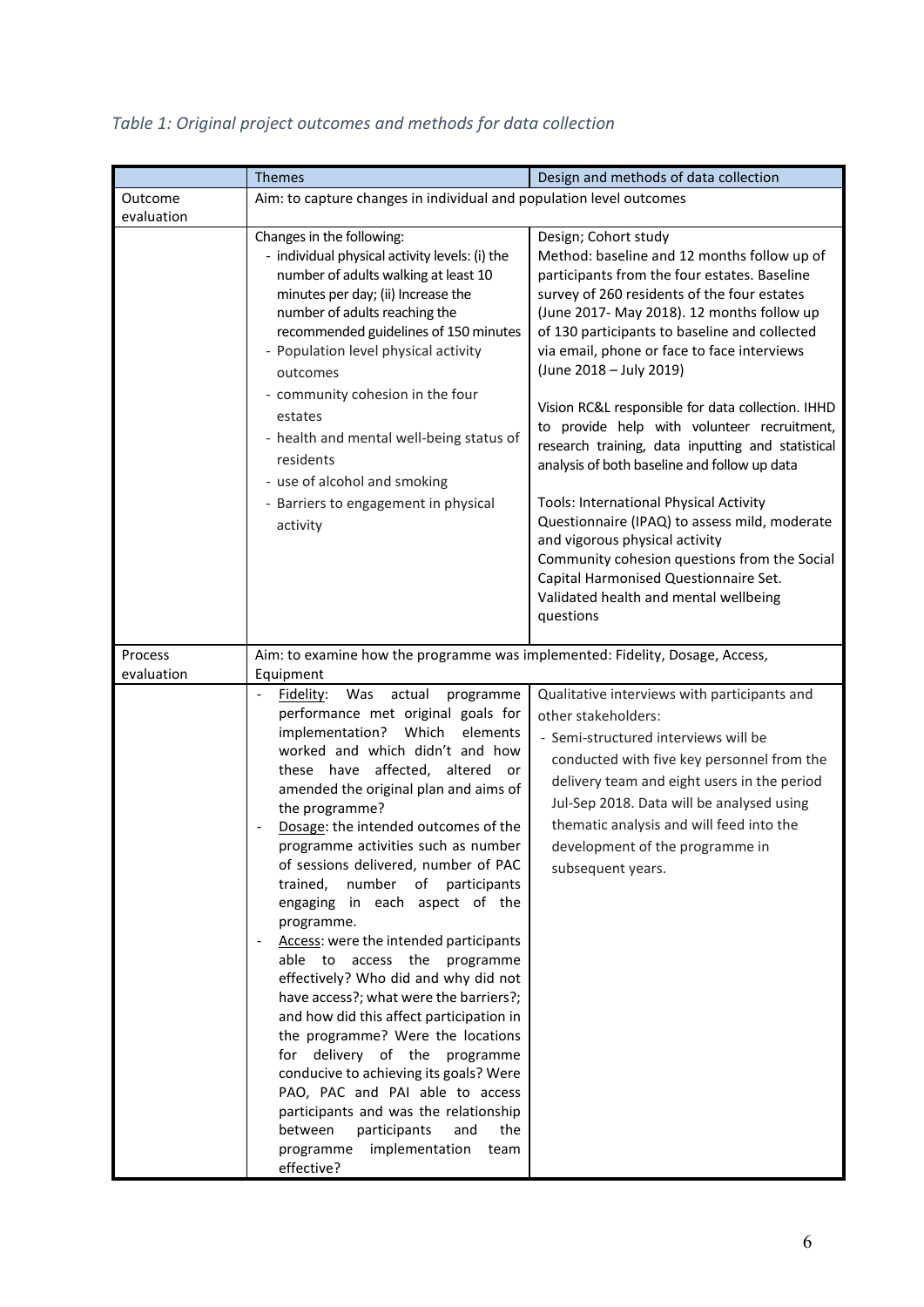| Equipment: Were the facilities and      |  |
|-----------------------------------------|--|
| any information (leaflets etc.) related |  |
| to the programme accessible to          |  |
| participants?                           |  |
| Sustainability: was the programme       |  |
| sustainable? To what extent has the     |  |
| programme been embedded in the four     |  |
| estates?                                |  |

Process evaluation: The process evaluation explores the planning and delivery of the programme and assesses a core set of 'implementation' outcomes that determine whether the programme was successfully executed or not. In-depth interviewees included were carried out with three local residents; two consecutive project managers, a council lead, an activity organiser and a resident engagement officer. It is worth noting that we were expecting to interview more local residents. Staff at Vision RC&L were responsible to contact potential interviewees and pass on the information to UEL researchers so that interviews could be arranged. However, despite several requests from UEL to a number of Vision RC&L staff, it was not possible to recruit the necessary sample. The main implementation outcomes measured included fidelity, access, dosage, and sustainability (see [Table 1,](#page-6-0) for more details).

## <span id="page-7-0"></span>4 Results

## <span id="page-7-1"></span>4.1 Results from outcome evaluation

This section provides an analysis of baseline and follow-up survey data collected from a total sample of 261 baseline and 73 follow up respondents as detailed in the previous section. The results from the outcome evaluation are split between participants to the programme (n=22) and the overall population of follow up respondents (n=73).

## <span id="page-7-2"></span>4.1.1 Descriptive analyses of participant demographic characteristics

The population of respondents is predominantly female and ethnically diverse [\(Table 2;](#page-8-1) p[.6\)](#page-6-0). The mean age of respondents is 46 years old and two out of three respondents are female (66.3%) which may reflect the time of day in which the population was surveyed, including more women at home with young children. While the largest ethnic group at baseline selfdefined as being white (40.1%), this group decreases to 29.6% at follow up with a corresponding rise in the unspecified/other category (28.0%).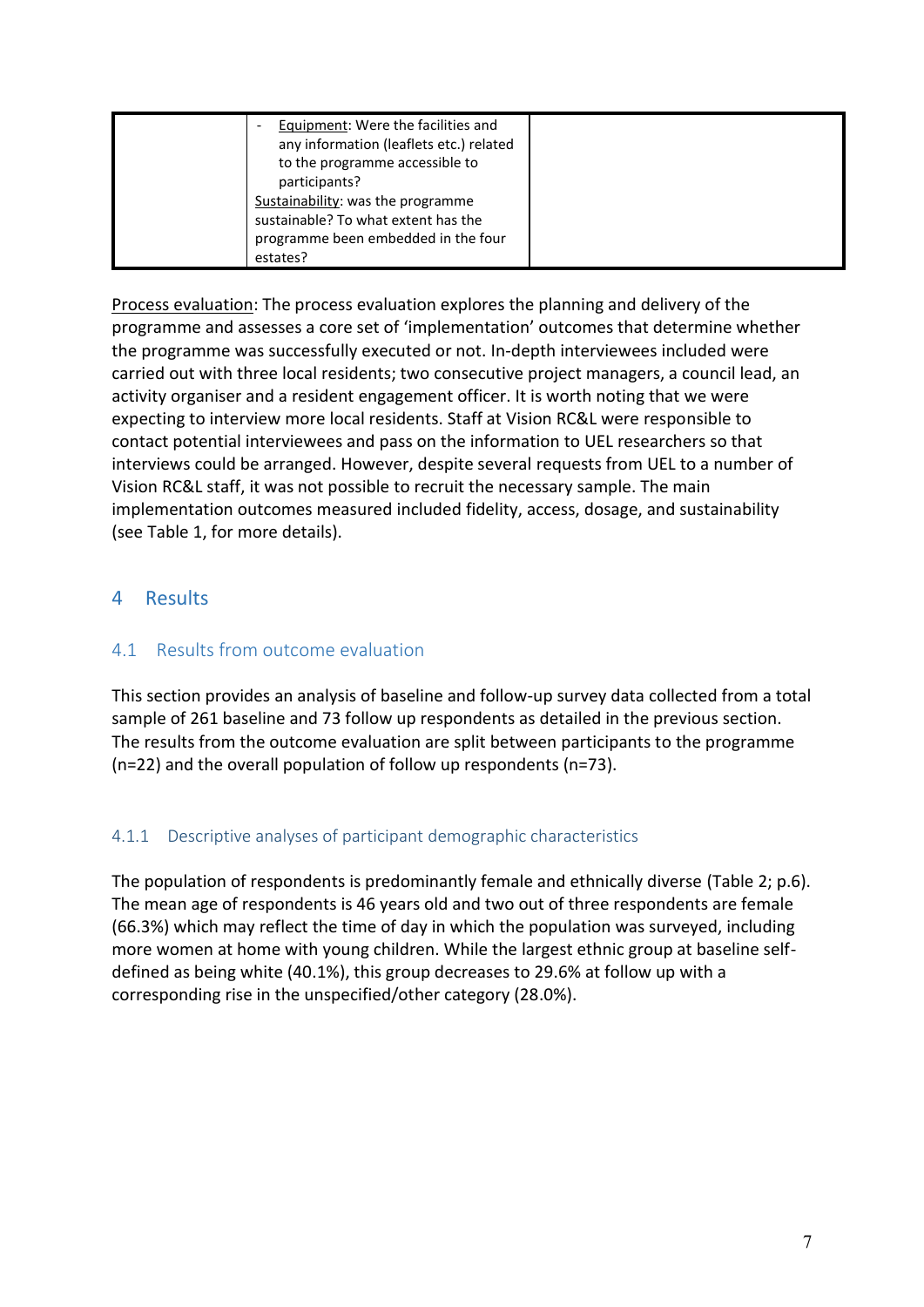| <b>Profile</b>                             | <b>Baseline</b> |      | <b>Follow up</b> |             |
|--------------------------------------------|-----------------|------|------------------|-------------|
|                                            | n               | %    | n                | %           |
| Age groups (years)                         |                 |      |                  |             |
| 18-24                                      | 18              | 10.5 | $\overline{2}$   | 3.8         |
| 25-44                                      | 65              | 37.8 | 22               | 42.3        |
| 45-64                                      | 63              | 36.6 | 20               | 38.5        |
| $>= 65$                                    | 26              | 15.1 | 8                | 15.4        |
| Unspecified                                |                 |      |                  |             |
| Gender                                     |                 |      |                  |             |
| Male                                       | 81              | 33.3 | 21               | 28.8        |
| Female                                     | 161             | 66.3 | 49               | 67.1        |
| Unspecified/Other                          | $\mathbf{1}$    | 0.4  | $\mathbf{1}$     | 1.4         |
| Ethnicity                                  |                 |      |                  |             |
| White                                      | 95              | 40.1 | 21               | 29.6        |
| <b>Black or Black British</b>              | 55              | 23.2 | 18               | 25.4        |
| Asian or Asian British                     | 60              | 25.3 | 21               | 29.6        |
| Chinese                                    | $\mathbf{1}$    | 0.4  | $\mathbf 0$      | $\mathbf 0$ |
| Mixed                                      | 19              | 8.1  | 9                | 12.7        |
| Unspecified/Other                          | $\overline{7}$  | 3.0  | $\overline{2}$   | 28.0        |
| Length of residence in neighbourhood       |                 |      |                  |             |
| Less than 1 year                           | 10              | 4.0  | 5                | 6.8         |
| Between 1 and 10 years                     | 106             | 42.8 | 30               | 41.1        |
| Between 11 and 20 years                    | 72              | 29.1 | 20               | 27.4        |
| Over 20 years                              | 60              | 24.3 | 18               | 24.7        |
|                                            |                 |      |                  |             |
| Long-standing health problem or disability | 82              | 36.0 | 28               | 40.0        |

#### <span id="page-8-1"></span>*Table 2: Demographic details of SP users at baseline and 12 months follow up*

#### <span id="page-8-0"></span>4.1.2 Results from participants to the programme

In order to directly assess the impact of the Redbridge Active programme, this section examines baseline and follow up results for respondents who have attended physical activity classes on offer through the Redbridge Active programme. Out of the 73 follow up responses, only 22 have attended physical activity classes so analysis of statistical significance was not possible. However, we felt it is still important to describe changes for the population of participants to the programme and examined changes in general, mental health, and physical activity levels.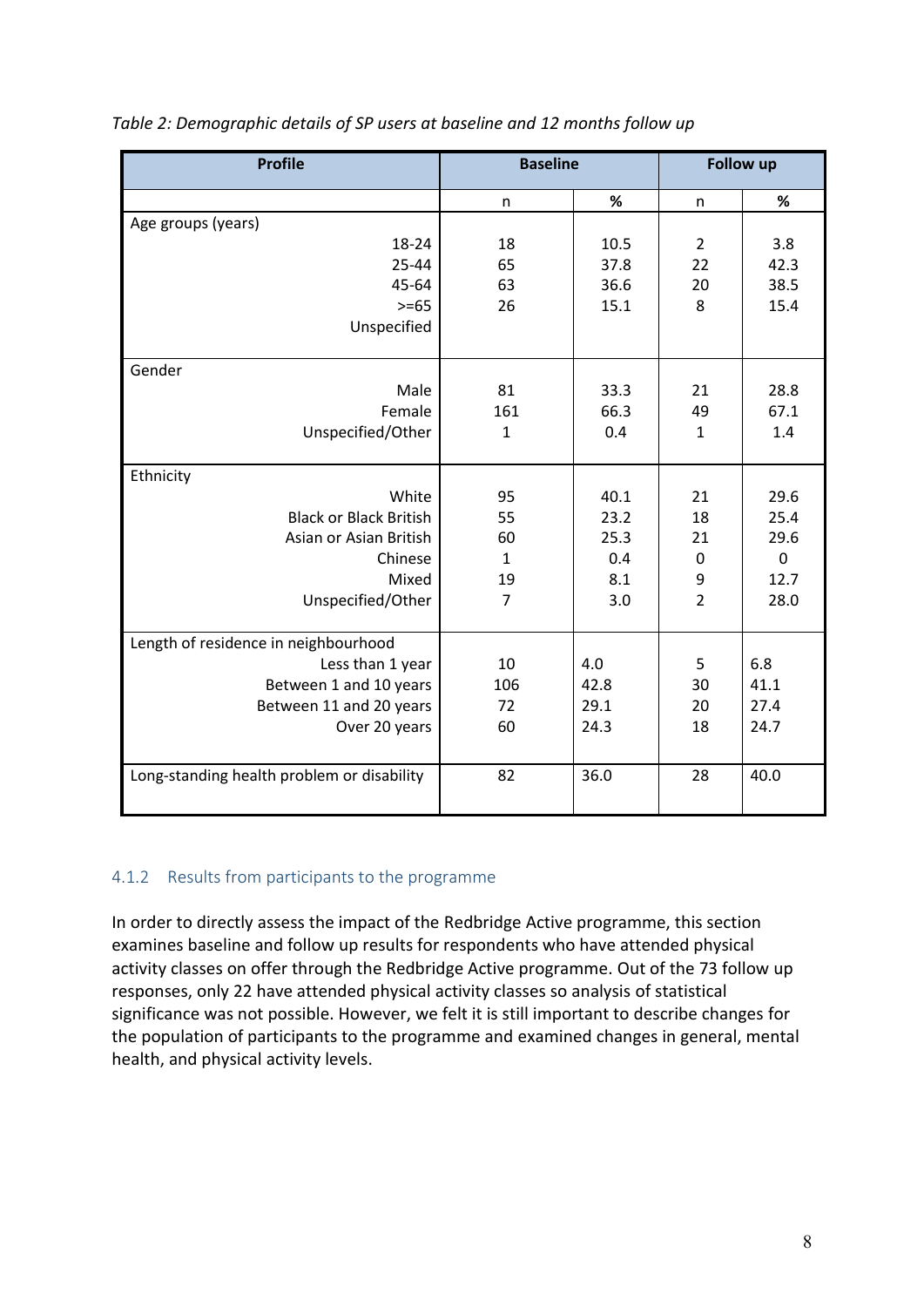### <span id="page-9-0"></span>*4.1.2.1 General health of participants*

Respondents who participated to physical activity classes on offer through the programme were asked one question about their general health. Overall, [Figure 1](#page-9-2) shows a considerable positive change in health status between baseline and follow up.



<span id="page-9-2"></span>*Figure 1: General health of participants (%)*

However, the same does not apply in relation to alcohol consumption and smoking. Amongst the participants to physical activities, none consumed alcohol at baseline, but 5.3% consumed alcohol at follow up. In the remaining sample there was a small decline in alcohol consumption (26.9% to 23.1%). Smoking was 11% higher at follow up (31.8% to 42.8%), whilst for the rest of the sample was only marginally higher at follow up (22.6% to 23.5%).

#### <span id="page-9-1"></span>*4.1.2.2 Mental health of participants*

Participants to physical activity classes on offer through the programme were asked one question about their mental health ('In general, would you say your mental health is..') at baseline and follow up [\(Figure 2;](#page-10-1) p[.10\)](#page-10-1). Responses were arranged on a Likert Scale from 'Poor' to 'Excellent'. Respondents showed a clearly marked improvement in self-reported mental health, particularly in the category 'very good/excellent'.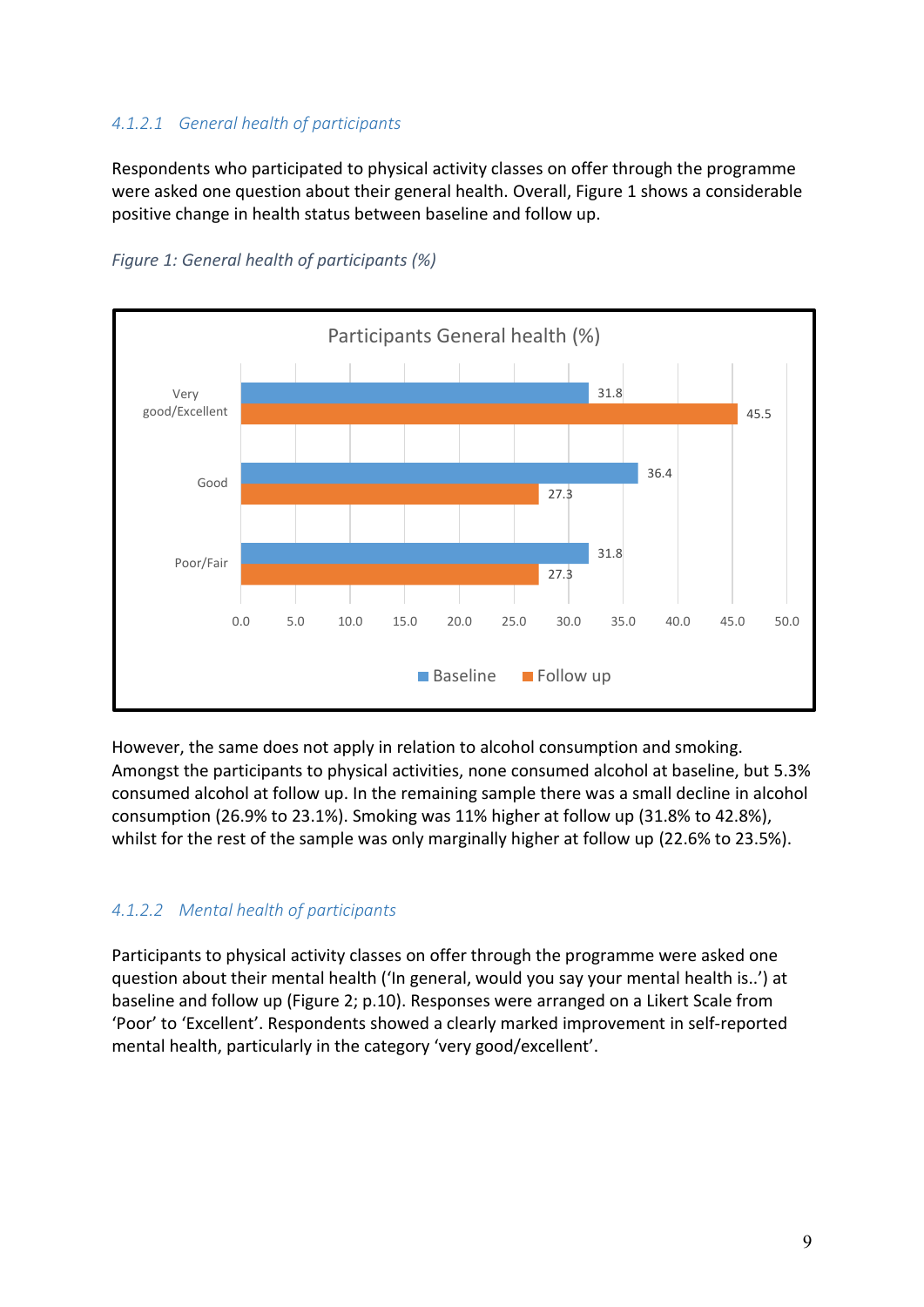

<span id="page-10-1"></span>*Figure 2: Participants change in reported mental health*

### <span id="page-10-0"></span>*4.1.2.3 Physical activity levels of participants to the programme*

One of the key expected aims of the Redbridge Active Together programme was the assessment of physical activity changes in the four estates for the people attending the activities on offer and also for the wider resident population. We have baseline data from 242 people and 22 at follow up.

There are different ways to calculate physical activity levels. One of the most commonly used is the level of physical activity as defined by the Chief Medical Officer (CMO) (CMO, 2019) which defines as 'active', a person who either achieves '*at least 150 minutes of moderate intensity physical activity (MPA) per week*' or achieves '*at least 75 minutes of vigorous physical activity (VPA) per week*'. Moderate intensity is physical activity that requires an increased breathing rate, but the person is still able to talk (e.g. swim, brisk walk, cycle). Vigorous physical activity is defined as breathing much harder than normal (e.g. running).

One of the first questions that can be addressed by this evaluation is whether the Redbridge Active Together programme has led to a statistically significant change in physical activity levels for the people who have attended physical activity classes on offer through the programme. These represent 30% of follow up respondents (n=22). Of these, 13.6% were defined as 'active' at baseline and 26.7% at follow up. Thus, if it is assumed that the programme is responsible for these changes, it could be concluded that the Redbridge Active Together programme led to a reduction of inactivity by 13.1%.

However, when these changes are measured through statistical analysis, they did not show any statistically significant change. Chi-Square test for independence showed no statistically significant association (alpha value less than 0.05) between 'being active' and participation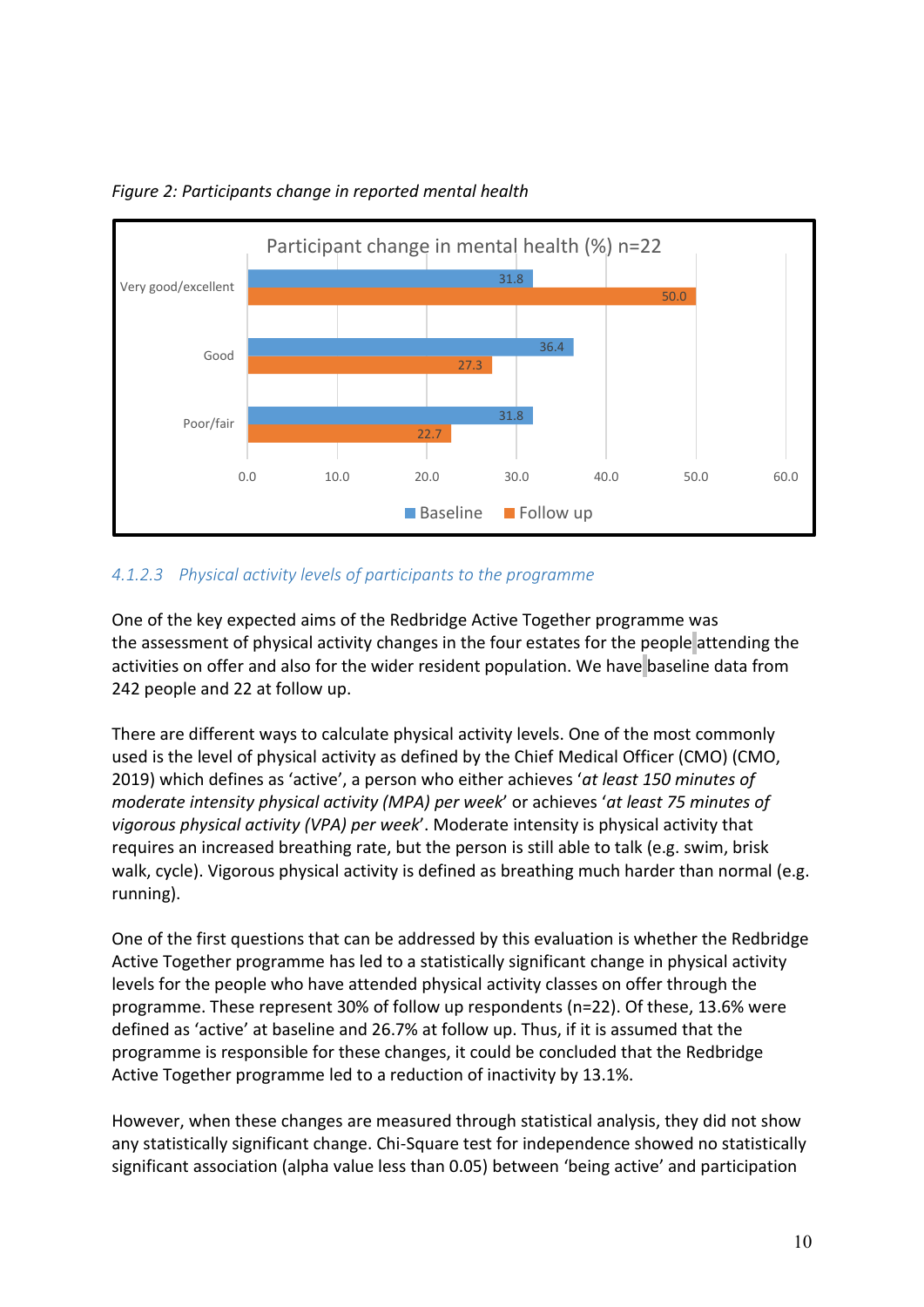to physical activity classes as part of the programme. Moreover, the statistical analysis shows that one of the key assumptions is violated as the sample size is too small. Thus, it can be concluded that the sample size at follow up is too small to make any reasonable conclusions as the impact of the programme on the level of physical activity in the four estates.

Although the sample sizes are very small and there may also be systematic differences between groups, it is also possible to compare those who have attended physical activity classes with those who did not. Among the group of respondents who did not attend physical activity classes on offer through the programme, 14.3% were defined as active at baseline, whilst 21.4% at follow up. This is a positive change of 7.1% but is smaller than the change recorded by individuals who attended physical activity classes (i.e. 13.1%).

## <span id="page-11-0"></span>*4.1.2.4 Community cohesion of participants to the programme*

Participants in physical activity classes were asked a number of questions about community cohesion in their neighbourhood. Overall, community cohesion for participants in physical activity classes was mixed. In [Table 4,](#page-12-1) respondents reported positive changes in relation to the number of people they can count on (1.68-2.17) and they felt that neighbours showed more concern in what they were doing (2.00-2.16). However, in [Table 3,](#page-11-1) trust in the neighbourhood and diversity (i.e. living with people from different background) recorded a negative score. Please note, that lower scores in [Table 3](#page-11-1) denote positive changes.

| Please indicate how much<br>you agree or disagree with<br>the statement below:                    | <b>Description</b>                                                                    | <b>Baseline</b><br>mean and sample<br>size | Follow-up<br>mean and sample<br>size |
|---------------------------------------------------------------------------------------------------|---------------------------------------------------------------------------------------|--------------------------------------------|--------------------------------------|
| How easy is it for you to<br>get help from neighbours<br>if you should need it?                   | 1=very easy<br>$2 = e$ asy<br>3=possible<br>4=difficult<br>5=very difficult           | $2.59$ (n=22)                              | $2.53$ (n=17)                        |
| My neighbourhood is a<br>place where people from<br>different backgrounds get<br>on well together | 1= Definitely agree<br>2=Tend to agree<br>3=tend to disagree<br>4=Definitely disagree | $1.71(n=17)$                               | $2.00(n=16)$                         |

#### <span id="page-11-1"></span>*Table 3: Participants neighbourhood cohesion (Part A)<sup>1</sup>*

<sup>&</sup>lt;sup>1</sup> Lower scores in [Table 3](#page-11-1) denote positive change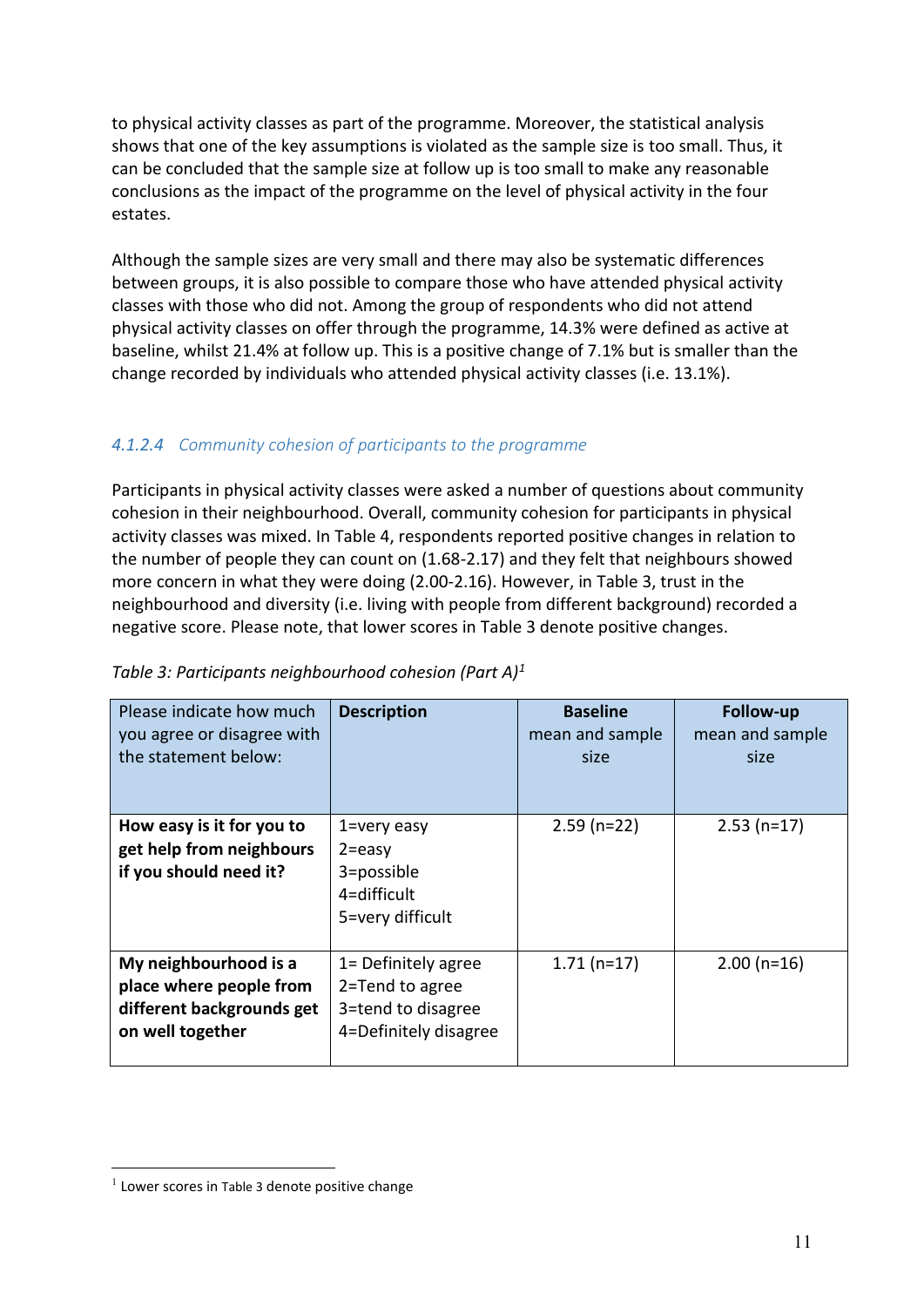| People in my<br>neighbourhood pull<br>together to improve the<br>place | 1= Definitely agree<br>2=Tend to agree<br>3=tend to disagree<br>4=Definitely disagree                                                            | $2.44$ (n=16) | $2.50(n=16)$  |
|------------------------------------------------------------------------|--------------------------------------------------------------------------------------------------------------------------------------------------|---------------|---------------|
| In my neighbourhood:                                                   | 1=many people can<br>be trusted<br>2=some people can<br>be trusted<br>3=a few people can<br>be trusted<br>4=none of the people<br>can be trusted | $2.22$ (n=18) | $2.43$ (n=14) |

## <span id="page-12-1"></span>*Table 4: Participants neighbourhood cohesion (Part A)<sup>2</sup>*

| <b>Please indicate how much</b><br>you agree or disagree<br>with the statement<br>below: | <b>Description</b>    | <b>Baseline mean</b> | Follow-up mean |
|------------------------------------------------------------------------------------------|-----------------------|----------------------|----------------|
| Number of people I can                                                                   | $0 = None$            | $1.68$ (n=22)        | $2.17$ (n=18)  |
| count on for help in times                                                               | $1=1$ person          |                      |                |
| of difficulty                                                                            | $2=2-5$ people        |                      |                |
|                                                                                          | $3=6-10$ people       |                      |                |
|                                                                                          | 4=More than 10        |                      |                |
|                                                                                          | people                |                      |                |
| Concern people show in                                                                   | 0=No concern          | $2.00(n=22)$         | $2.16$ (n=19)  |
| what you are doing                                                                       | 1=A little concern    |                      |                |
|                                                                                          | 2=Not sure/uncertain  |                      |                |
|                                                                                          | 3=Some concern        |                      |                |
|                                                                                          | 4=A lot of concern    |                      |                |
| Neighbourhood is a place                                                                 | $0 = no$              | $1.14(n=21)$         | $1.20(n=20)$   |
| you enjoy living in?                                                                     | 1=yes, to some extent |                      |                |
|                                                                                          | 2=yes, definitely     |                      |                |
|                                                                                          |                       |                      |                |

## <span id="page-12-0"></span>*4.1.2.5 Engagement in programme activities*

Although we could not access data about the total number of participants in programme activities, we can report on attendance from the 22 respondents we have data for. A total number of 49 sessions were attended by participants who completed the follow up questionnaire. On average, these participants attended 3 sessions each. More than half of

<sup>2</sup> Higher scores in [Table 4](#page-12-1) denote more positive change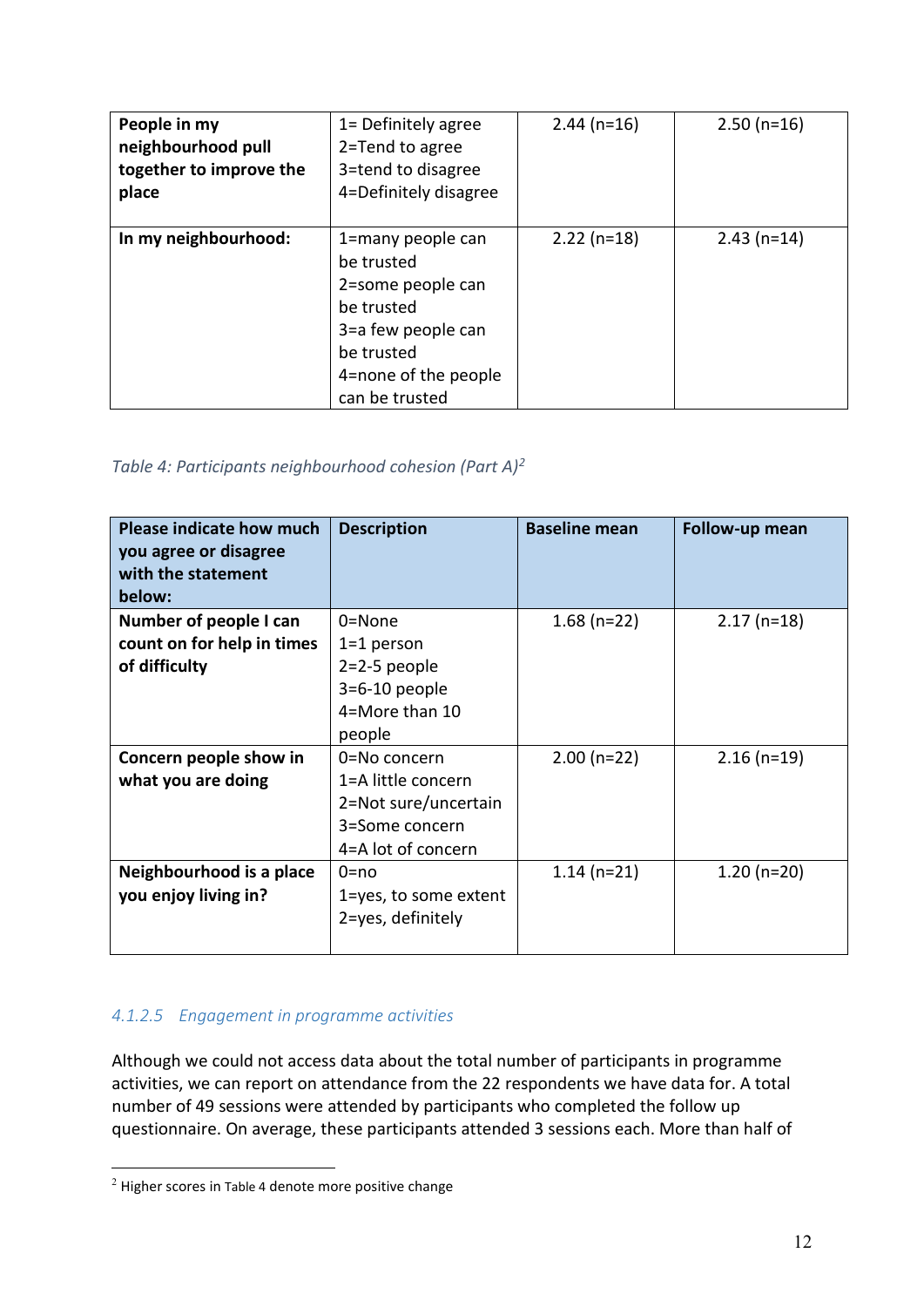the participants (54.5%) attended because they had received a leaflet through the post, whilst 14% knew Mark Healy (one of the programme coordinators). Buttsbury and Orchard received the most participants (8 and 7 respectively), whilst Hermitage only 2.

Almost half of this sample (44.4%) also attended other activities that are not offered by the programme which means that this group is use to engaging to physical activities. However, the other half are not, so the programme may have played an important role in engaging these.

## <span id="page-13-0"></span>4.1.3 Results from the overall population

IHHD was asked to assess outcome changes at the population level. This section examines such changes in general health, mental health, physical activity and inactivity, community cohesion of the overall population of 73 follow up respondents. These include participants (analysed above) and non-participants to the activities on offer through the programme and examines potential population level changes. With this sample size it is very difficult to assess any population changes. However, we felt that it is important to describe and produce some statistical analysis to assess a potential population level change.

## <span id="page-13-1"></span>*4.1.3.1 General health of the overall population*

Respondents to baseline (n=243) and follow up (n=71) were asked one question about their health status (*[Figure](#page-13-2) 3*). Overall, responses show a slight positive change in the general health of respondents as those who reported 'good' at follow up increased. The other two options essentially cancel each other out.



#### <span id="page-13-2"></span>*Figure 3: Population change in general health (%)*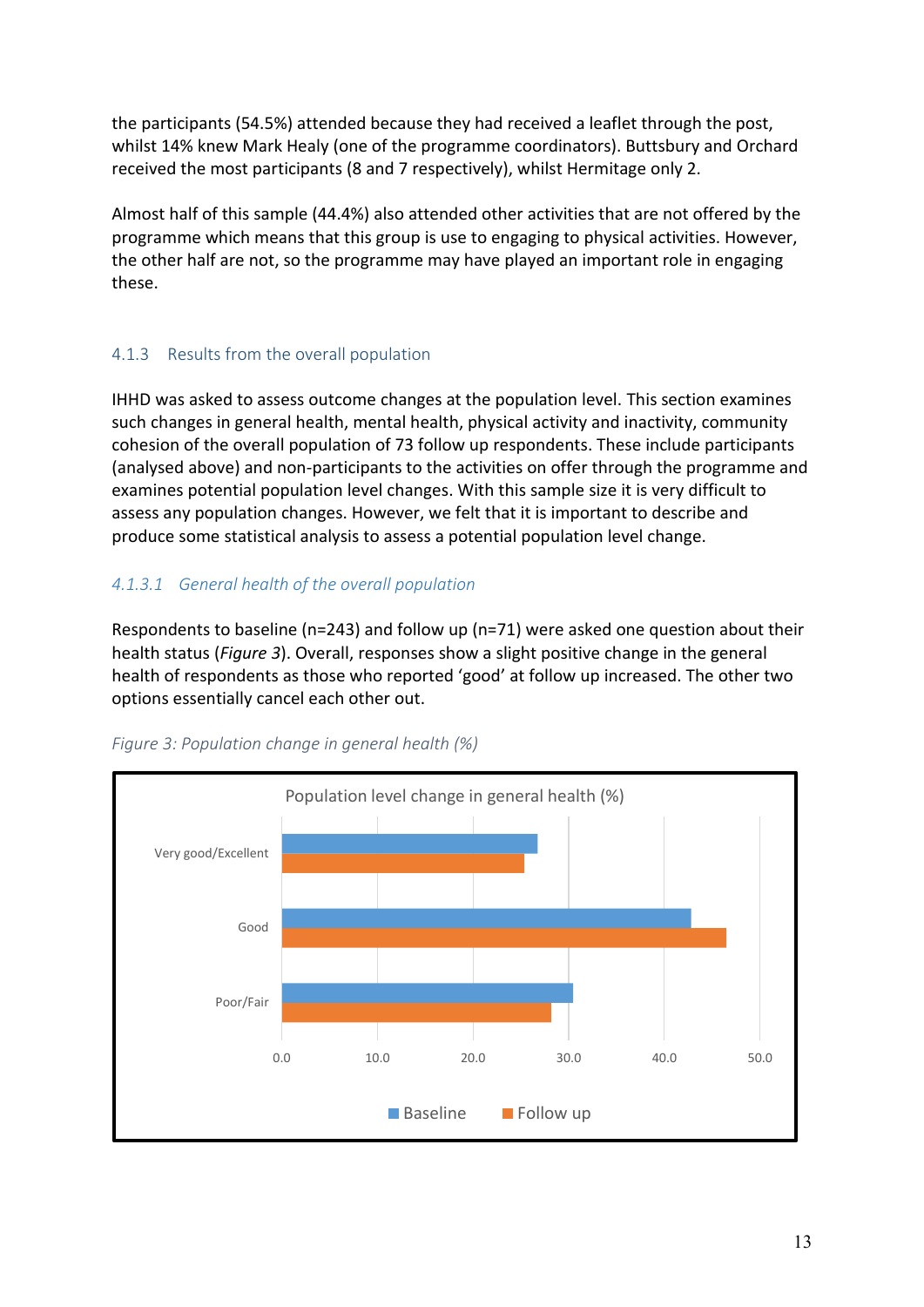## <span id="page-14-0"></span>*4.1.3.2 Mental health of the overall population*

[Figure 4](#page-14-2) shows changes in self-reported mental health between baseline (n=243) and follow up (n=71). One question about mental health was asked 'In general, would you say your mental health is..' and possible responses were arranged on a Likert Scale from 'Poor' to 'Excellent'. Overall, a positive change in mental health between baseline and follow up can be seen across the overall population. However, as noted elsewhere, this cannot necessarily be attributed to the impact of the Redbridge Active programme.



<span id="page-14-2"></span>*Figure 4: Overall population mental health score changes*

## <span id="page-14-1"></span>*4.1.3.3 Physical activity and inactivity of the overall population of respondents*

The evaluation also looked at the whether levels of 'inactivity' changed between baseline and follow up as an indication of the impact of the programme on potentially reducing levels of inactivity at the population level rather than just for individuals who have attended Redbridge Active Together activities between baseline and follow up. As noted above, the comparison includes people who completed both baseline and follow up questionnaires but did not necessarily attend physical activity classed offered as part of the programme.

We tested the level of inactivity by using two different definitions. This is because in the time between baseline and follow up new guidelines were published by the Chief Medical Officer (DHSC, 2019). The old guidelines (CMO1) are still useful as they enable a comparison with the levels of physical activity in Redbridge and nationally (*[Table 5](#page-15-0)*).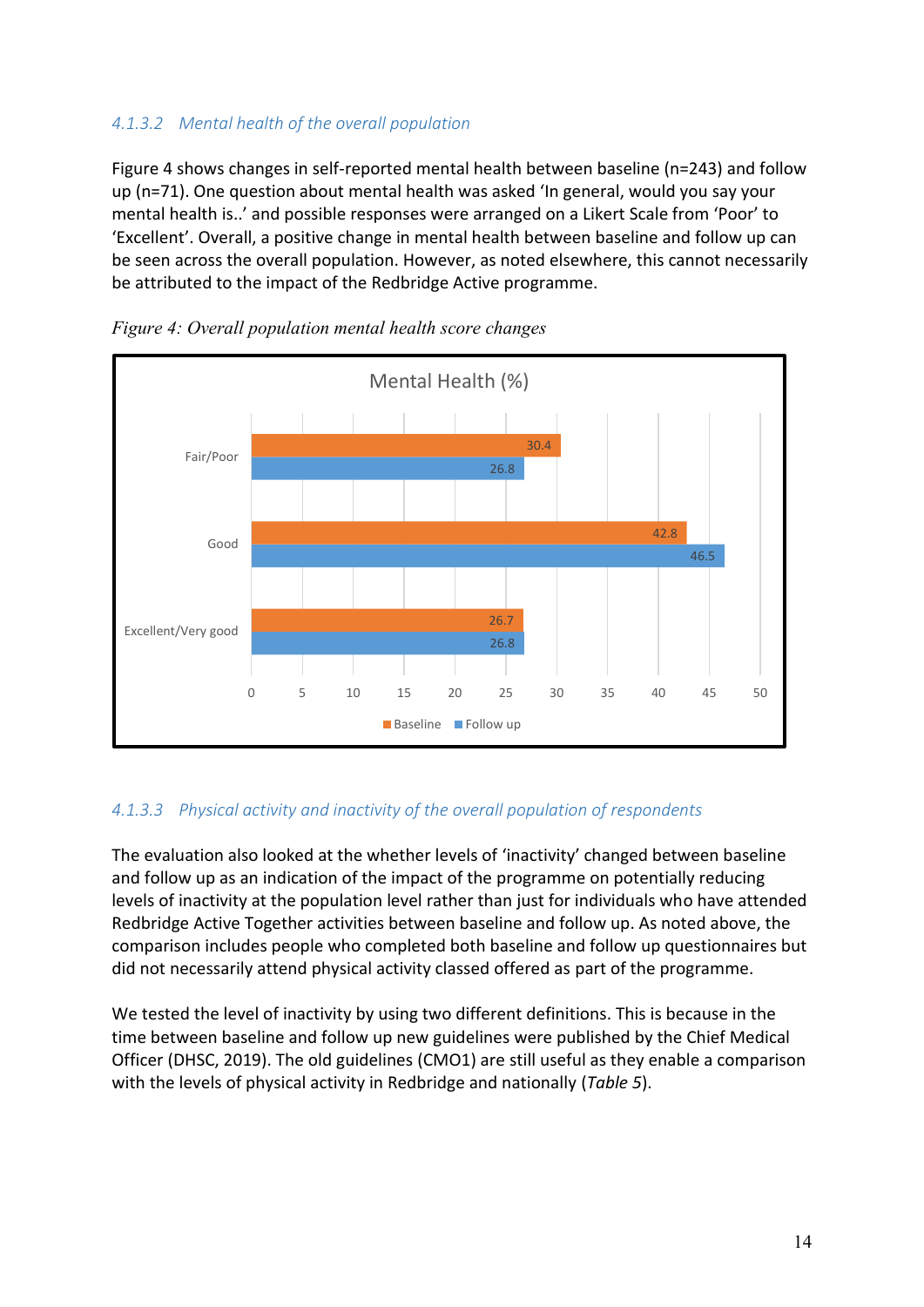Thus, when using the old CMO definition of physical inactivity<sup>3</sup>, we found an overall increase in physical inactivity across the four estates. However, this is due mainly to data from Orchard estate which showed a marked increase in inactivity [\(Table 6\)](#page-15-1). The remaining three estates showed a decline in physical inactivity from baseline to follow up.

<span id="page-15-0"></span>*Table 5: Physical inactivity in the Redbridge Active Together sample, London, Newham and England (CMO1\*)*

| CMO1 - < 30 min mod intensity equivalent minutes per week (physical inactivity) |                    |           |        |                |  |  |
|---------------------------------------------------------------------------------|--------------------|-----------|--------|----------------|--|--|
| <b>Four estates</b><br><b>Four estates</b>                                      |                    |           |        |                |  |  |
| baseline (n=242)                                                                | follow up $(n=43)$ | Redbridge | London | <b>England</b> |  |  |
|                                                                                 |                    |           |        |                |  |  |

(\*) This value is different from the first year report because this analysis includes the total baseline sample which was not available when Year one report was submitted

<span id="page-15-1"></span>

| Table 6: population level changes in inactivity in the four estates (CMO1*) |  |  |  |
|-----------------------------------------------------------------------------|--|--|--|
|-----------------------------------------------------------------------------|--|--|--|

| CMO1 by estate (% inactivity) | baseline $(n=241)$ | follow up $(n=43)$ |
|-------------------------------|--------------------|--------------------|
| Orchard                       | 14.9               | 45.5               |
| Tiptree                       | 39.4               | 31.8               |
| Hermitage                     | 16.0               | 9.1                |
| Buttsbury                     | 29.8               | 13.6               |

*[Table 7](#page-15-2) below show the level of physical inactivity according to the more recent (2019) Chief Medical Officer definition of physical activity. We have calculated physical activity according to the definition and assumed that all people who do not meet that definition are physically inactive. Overall, the analysis showed a small reduction in inactivity from baseline to follow up (2.2%). As for estate level change in inactivity [\(](#page-15-3)*

[Table 8;](#page-15-3) p[.16\)](#page-15-3), Orchard has shown a marked increase in physical inactivity (18.5%) confirming the trend of the first CMO definition of physical inactivity.

<span id="page-15-2"></span>

| Table 7: Overall population changes in inactivity (CMO2) |  |  |  |  |
|----------------------------------------------------------|--|--|--|--|
|----------------------------------------------------------|--|--|--|--|

| CMO <sub>2</sub> - less than 150 min mod activity per week or less than 75 min of vigorous activity per |  |  |  |  |  |  |
|---------------------------------------------------------------------------------------------------------|--|--|--|--|--|--|
| week (% inactivity)                                                                                     |  |  |  |  |  |  |
| baseline (n=242)<br>follow up $(n=43)$<br><b>Difference</b>                                             |  |  |  |  |  |  |
| Population overall<br>78.9<br>$-2.2$<br>76.7                                                            |  |  |  |  |  |  |

<span id="page-15-3"></span><sup>3</sup> This is based on the old Chief Medical Officer definition which is defined as the percentage of adults (aged 19+) that are physically inactive (<30 moderate intensity equivalent minutes per week). We analysed vigorous and moderate physical activity and adjusted the sample; missing cases were removed; total minutes of physical activity above 960 minutes were also removed from analysis as unrealistic (IPAQ guidelines); Newham, London and England data are for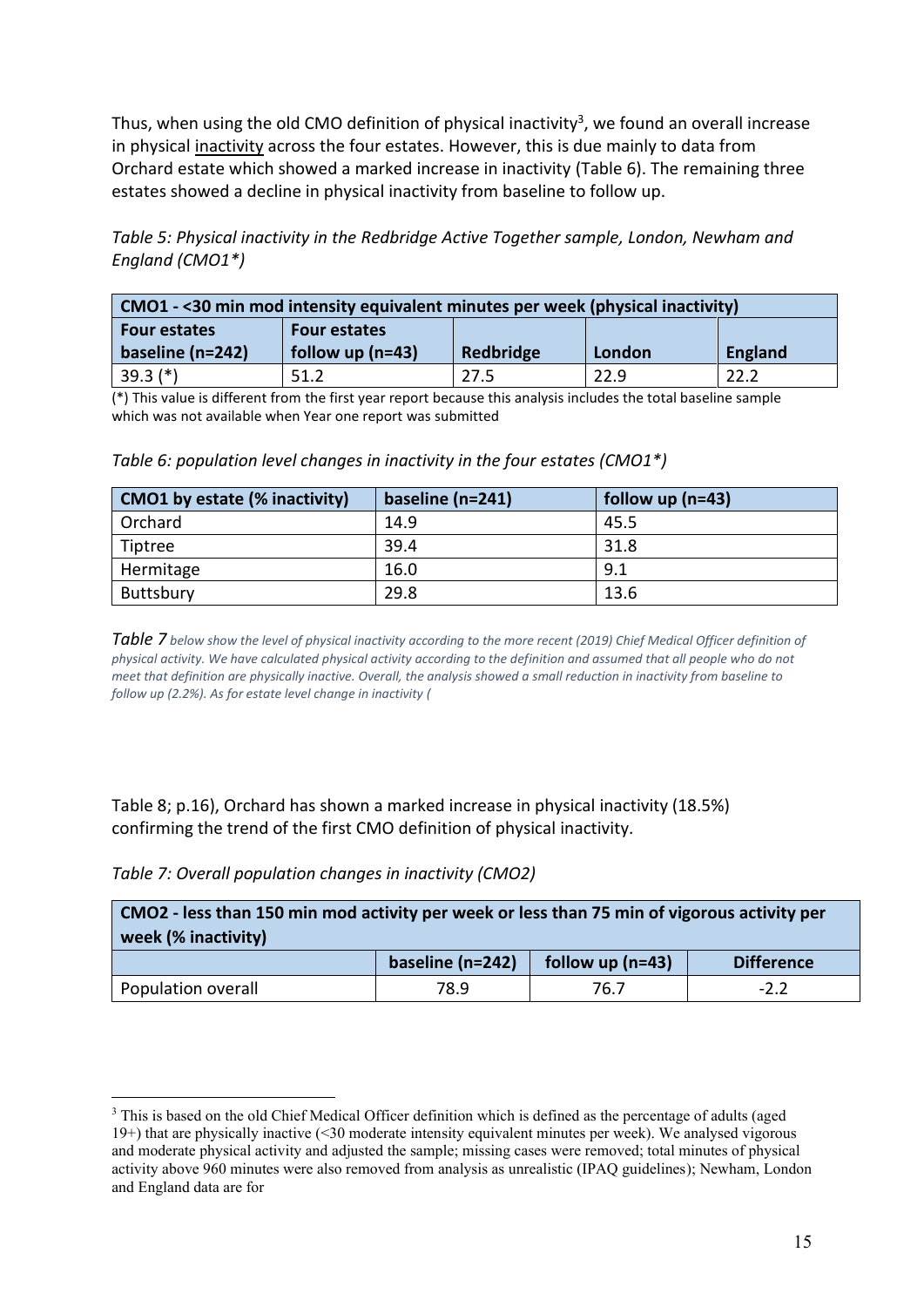| CMO2 by estate (% inactivity) | baseline (n=241) | follow up $(n=43)$ | <b>Difference</b> |
|-------------------------------|------------------|--------------------|-------------------|
| Orchard                       | 17.9             | 36.4               | 18.5              |
| Tiptree                       | 28.9             | 36.4               | 7.5               |
| Hermitage                     | 20               | 12.1               | $-7.9$            |
| Buttsbury                     | 33.2             | 15.2               | -18               |

<span id="page-16-1"></span>*Table 8: Overall population changes in inactivity by estate (CMO2)*

Data was also collected on the barriers experienced by participants in accessing activities [\(Figure 5;](#page-19-0) p. [19\)](#page-19-0). Given that Orchard showed an increase in inactivity for both CMO definitions used, we examined the top reported barriers to physical activity in Orchard to assess whether there is any specific barrier that may explain levels of inactivity. The three most important barriers recorded in Orchard were 'no time' (15.1%), 'just can't be bothered' (10.5%) and 'no nearby facilities' (9.3%), broadly consistent with the picture for all the estates.

Paired sample t-test for two continuous variables MET minutes of vigorous, moderate, walking and sitting activities at baseline and follow up was conducted. Overall, the data shows a decline in moderate and vigorous physical activity between baseline and follow up, mitigated by an increase in walking and decline in sitting. However, it is important to note that none of the variables examined in [Table 9](#page-16-2) are statistically significant ( $p \le 0.05$ ).

<span id="page-16-2"></span>

|                          | <b>Population level change</b> |                                 |                     |
|--------------------------|--------------------------------|---------------------------------|---------------------|
| <b>Measure</b>           | Net change <sup>6</sup><br>N   |                                 | <b>Significance</b> |
|                          |                                | Coef. (95%CI)                   | P value $(*)$       |
| MET minutes per week of  | 43                             | $-9.49$ ( $-745.82$ ; 764.80)   | 0.98                |
| moderate activity        |                                |                                 |                     |
| MET minutes per week of  | 46                             | $-170.43$ ( $-611.44$ ; 952.31) | 0.66                |
| vigorous activity        |                                |                                 |                     |
| MET minutes per week     | 54                             | 1319.67 (-92.96; 2732.29)       | 0.07                |
| walking                  |                                |                                 |                     |
| Minutes per week sitting | 54                             | $-2.22$ ( $-5.73$ ; 1.28)       | 0.21                |

<sup>6</sup> Net change refers to the difference in the average score between baseline and follow-up; (\*) significance is when p<=0.05

## <span id="page-16-0"></span>*4.1.3.4 Community cohesion at the population level*

Community cohesion is important in order to guarantee a good, healthy, and safe living environment. It is based on people sharing a sense of belonging within their neighbourhood, a set of values and purpose. The evaluation was specifically interested in understanding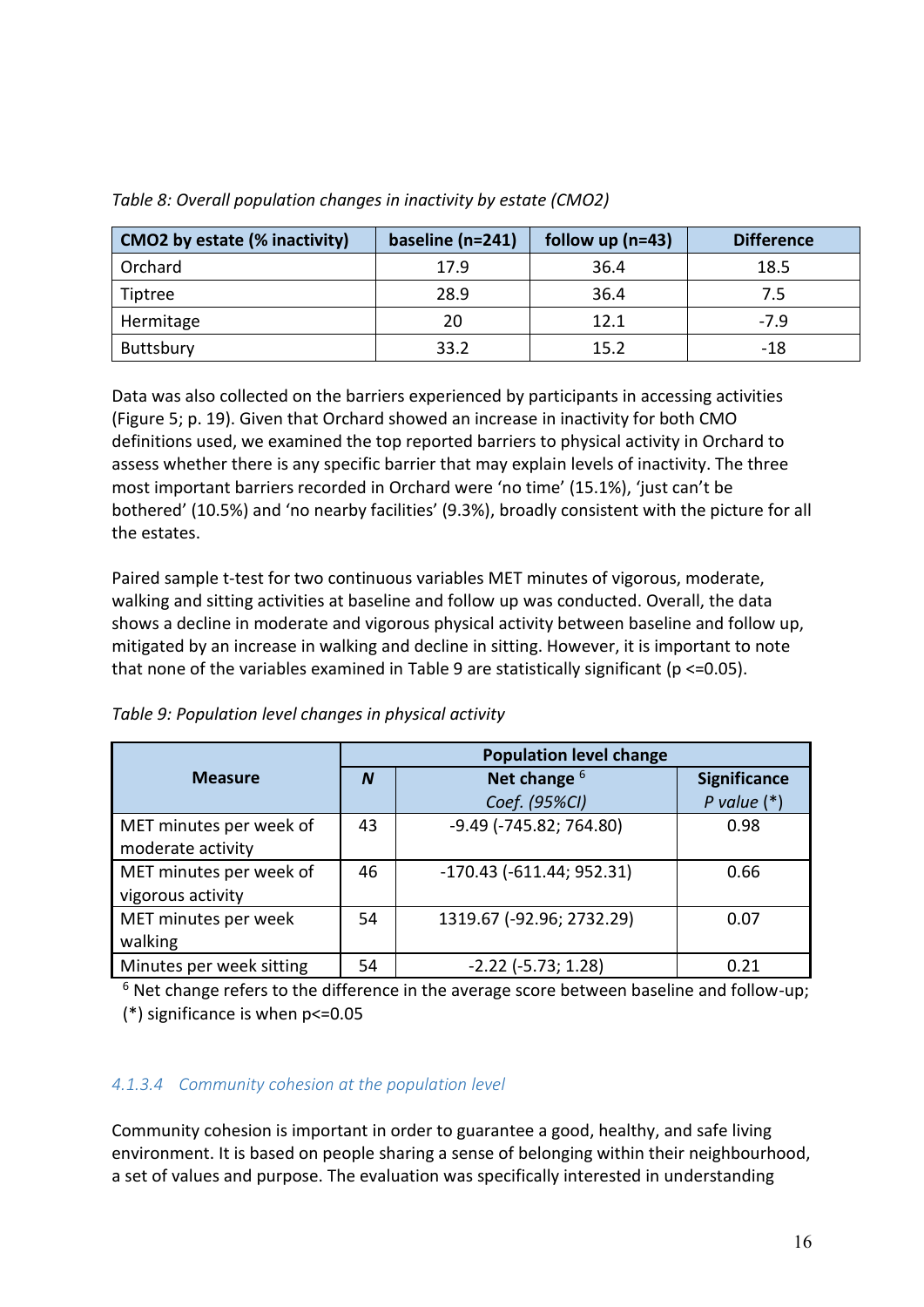whether the programme may have led to population benefits that go beyond physical activity, such as increased trust, joined up action, and relationships between neighbours. Although it would be incorrect to attribute all the changes in community cohesion to the programme as these may be due to a wide variety of other reasons, it is possible to compare the mean values at baseline and follow up and describe what overall changes have taken place in relation to the state of community cohesion on the four estates.

Participants were asked a number of questions relating to experiences of their own neighbourhood [\(Table 10](#page-17-0) and [Table 11](#page-18-1) below). In all but one of the questions, the follow up mean score showed a positive improvement in perception of neighbourhood<sup>4</sup>. Scores for the question 'Do neighbours show concern in what you are doing?' remained almost the same with 2.15 at baseline and 2.14 at follow-up.

| Please indicate how much<br>you agree or disagree with<br>the statement below:                    | <b>Description (lower</b><br>scores denote more<br>positive change)                                    | <b>Baseline</b><br>mean and sample<br>size | Follow-up<br>mean and sample<br>size |
|---------------------------------------------------------------------------------------------------|--------------------------------------------------------------------------------------------------------|--------------------------------------------|--------------------------------------|
| How easy is it for you to<br>get help from neighbours<br>if you should need it?                   | 1=very easy<br>$2 = e$ asy<br>3=possible<br>4=difficult<br>5=very difficult                            | $2.55$ (n=244)                             | $2.30(n=67)$                         |
| My neighbourhood is a<br>place where people from<br>different backgrounds get<br>on well together | 1= Definitely agree<br>2=Tend to agree<br>3=tend to disagree<br>4=Definitely disagree                  | $1.88$ (n=215)                             | $1.76$ (n=58)                        |
| People in my<br>neighbourhood pull<br>together to improve the<br>place                            | 1= Definitely agree<br>2=Tend to agree<br>3=tend to disagree<br>4=Definitely disagree                  | $2.60$ (n=193)                             | $2.39$ (n=51)                        |
| In my neighbourhood:                                                                              | 1=many people can<br>be trusted<br>2=some people can<br>be trusted<br>3=a few people can<br>be trusted | $2.33$ (n=196)                             | $2.37$ (n=41)                        |

### <span id="page-17-0"></span>*Table 10: Overall population neighbourhood cohesion (Part A)*

 $<sup>4</sup>$  Please note that lower scores for questions i[n Table 10](#page-17-0) are more positive, whereas higher scores for</sup> questions i[n Table 11](#page-18-1) are more positive.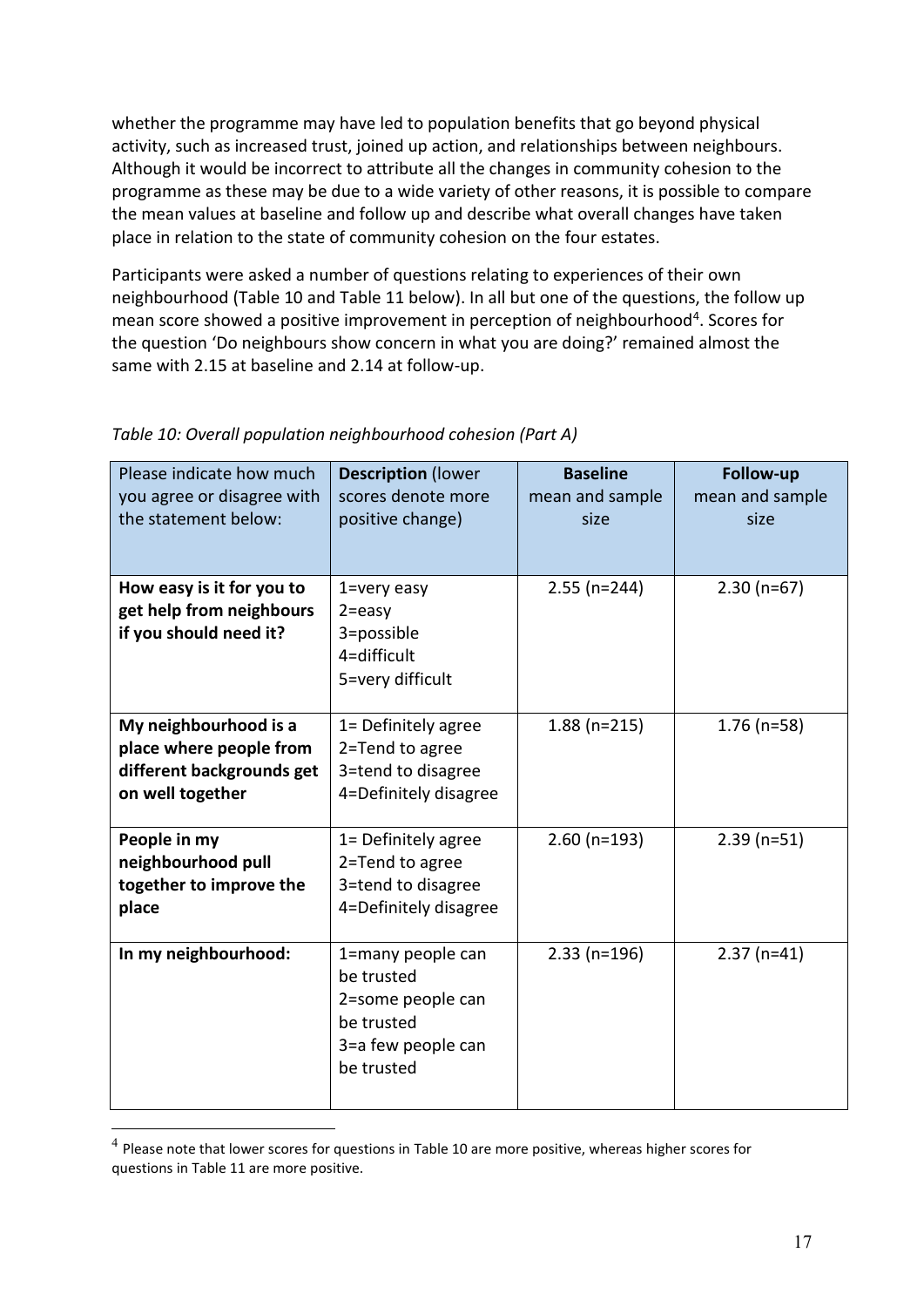| 4=none of the people<br>can be trusted |  |
|----------------------------------------|--|
|                                        |  |
|                                        |  |

#### <span id="page-18-1"></span>*Table 11: Overall population neighbourhood cohesion (Part B)*

| <b>Please indicate how much</b><br>you agree or disagree<br>with the statement<br>below: | <b>Description</b> (higher<br>scores denote more<br>positive change)                               | <b>Baseline mean</b> | Follow-up mean |
|------------------------------------------------------------------------------------------|----------------------------------------------------------------------------------------------------|----------------------|----------------|
| Number of people I can<br>count on for help in times<br>of difficulty                    | $0 = None$<br>$1=1$ person<br>$2=2-5$ people<br>$3=6-10$ people<br>4=More than 10<br>people        | $1.71(n=244)$        | $1.83$ (n=64)  |
| Concern people show in<br>what you are doing                                             | 0=No concern<br>1=A little concern<br>2=Not sure/uncertain<br>3=Some concern<br>4=A lot of concern | $2.15$ (n=242)       | $2.14$ (n=65)  |
| Neighbourhood is a place<br>you enjoy living in?                                         | $0 = nQ$<br>1=yes, to some extent<br>2=yes, definitely                                             | $1.34$ (n=231)       | $1.40$ (n=67)  |

#### <span id="page-18-0"></span>4.1.4 Barriers to physical activity

The barriers to physical activity question was created in order to improve the programme and highlight any differences between the four estates. The top three barriers experienced to taking part in physical activity remained the same at baseline and follow up [\(Figure 5;](#page-19-0) p[.19](#page-19-0) ). They included 'lack of time', 'family commitments' and 'health reasons'. This is important as it confirms that respondents feel these are key barriers over time and do not seem to change. In contrast some of the less frequently cited barriers at baseline such as: 'not sporty', 'too overweight', 'lack of transport' and 'wouldn't enjoy it', are not represented at all at follow up. However, qualitative interviews provided a different interpretation of reported barriers to physical activity (see [4.2.1.5;](#page-22-2) p. [22\)](#page-22-2).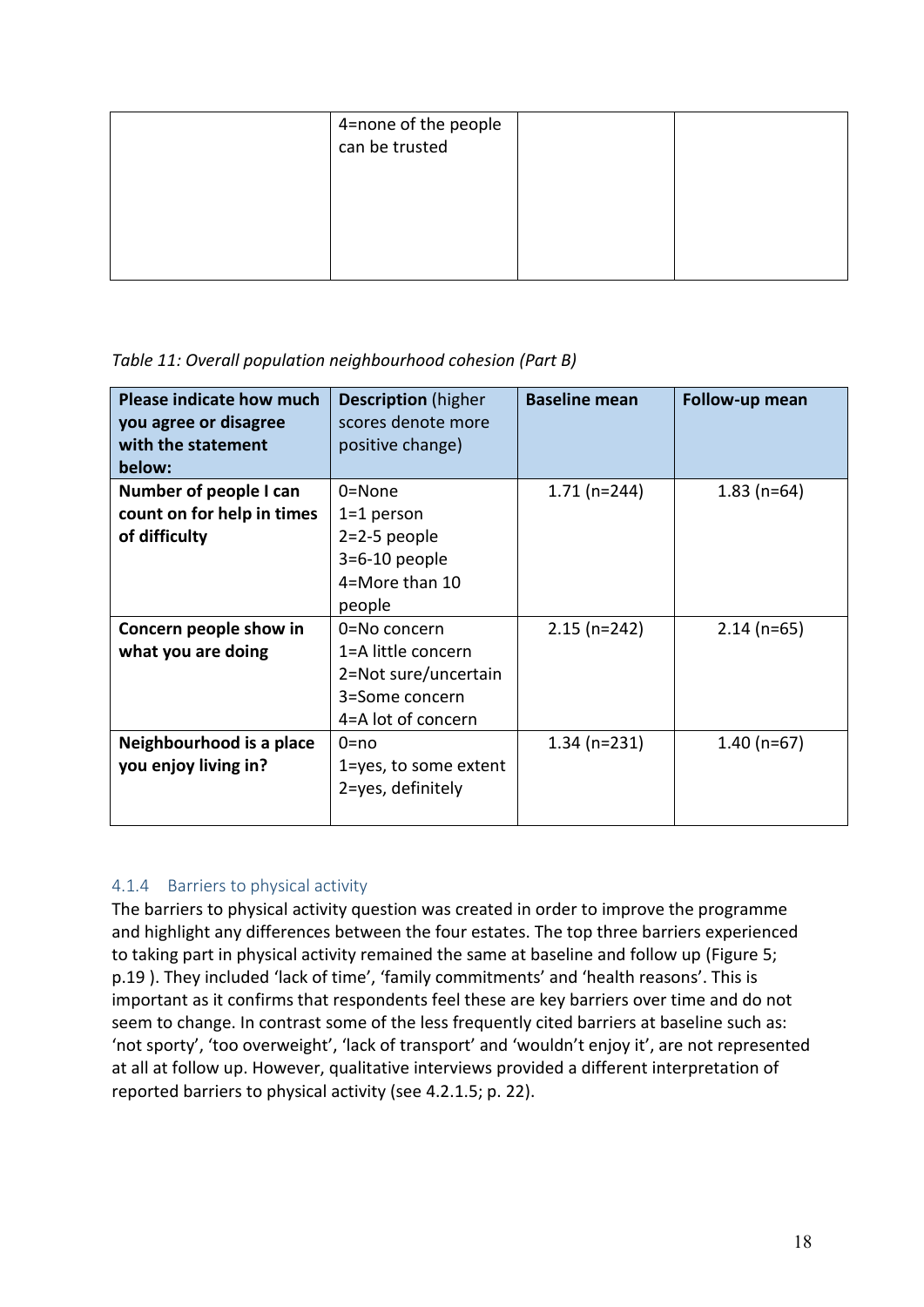

<span id="page-19-0"></span>*Figure 5: Overall population changes in reported barriers to physical activity*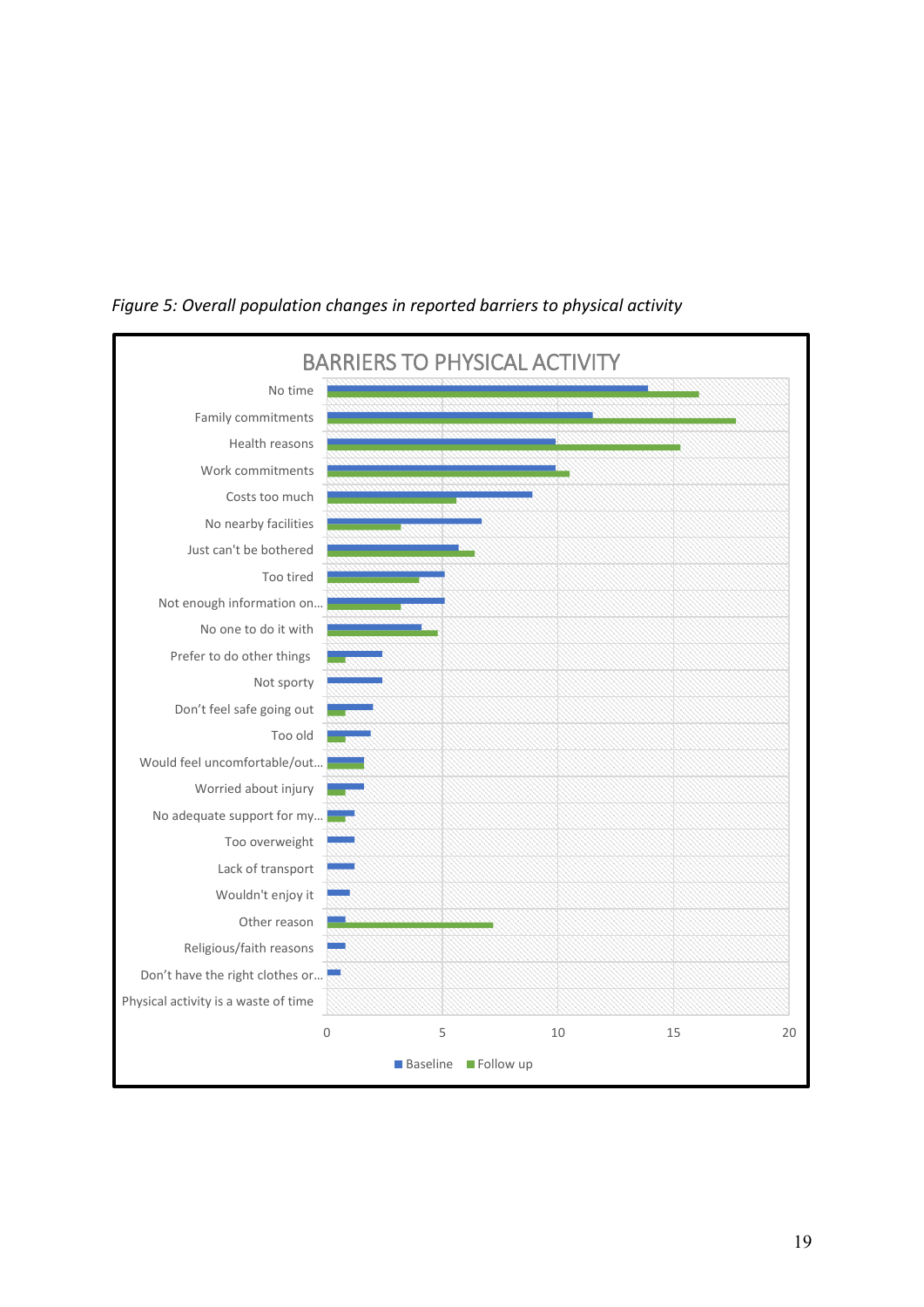## <span id="page-20-0"></span>4.2 Results from the process evaluation

As part of the overall evaluation of the intervention, in-depth qualitative interviews were carried out with local residents and stakeholders who were asked about their experiences of implementing and/or participating in the Redbridge Active Together programme. The aim of the process evaluation was to assess key aspects of the implementation around fidelity, dosage, access and equipment. Interviewees included: three local residents; two consecutive project managers, a council lead, an activity organiser and a resident engagement officer.

Engagement in little or no physical activity is well-understood to be a risk factor for serious secondary health problems and is high on the agenda of public health concerns nationally. In the London Borough of Redbridge, participation in physical exercise is below the national average and in some of the more deprived parts of the borough it is of particular concern. Four estates in these areas were identified by the Redbridge Active Together program and chosen to receive an intensive, targeted intervention which aimed to increase levels of engagement with physical activity among local residents.

While there was plenty of provision for physical activity in the borough, residents from the four targeted estates in particular were not engaging in it. The main aim of the Redbridge Active Together programme was to try to understand what the barriers to participation were as well as encouraging people to become more physically active by just 'moving more'.

*'the idea of this project was to find out what those reasons are, what the barriers are, what would encourage people to take part in organised maybe activities, what would encourage them just to move more.' (Council lead)*

#### <span id="page-20-1"></span>*Table 12: Aims of the process evaluation*

- Fidelity: Was actual programme performance met original goals for implementation? Which elements worked and which didn't and how these have affected, altered or amended the original plan and aims of the programme?
- Dosage: the intended outcomes of the programme activities such as number of sessions delivered, number of PAC trained, number of participants engaging in each aspect of the programme.
- Access: were the intended participants able to access the programme effectively? Who did and why did not have access?; what were the barriers?; and how did this affect participation in the programme? Were the locations for delivery of the programme conducive to achieving its goals? Were PAO, PAC and PAI able to access participants and was the relationship between participants and the programme implementation team effective?
- Equipment: Were the facilities and any information (leaflets etc.) related to the programme accessible to participants?
- Sustainability: was the programme sustainable? To what extent has the programme been embedded in the four estates?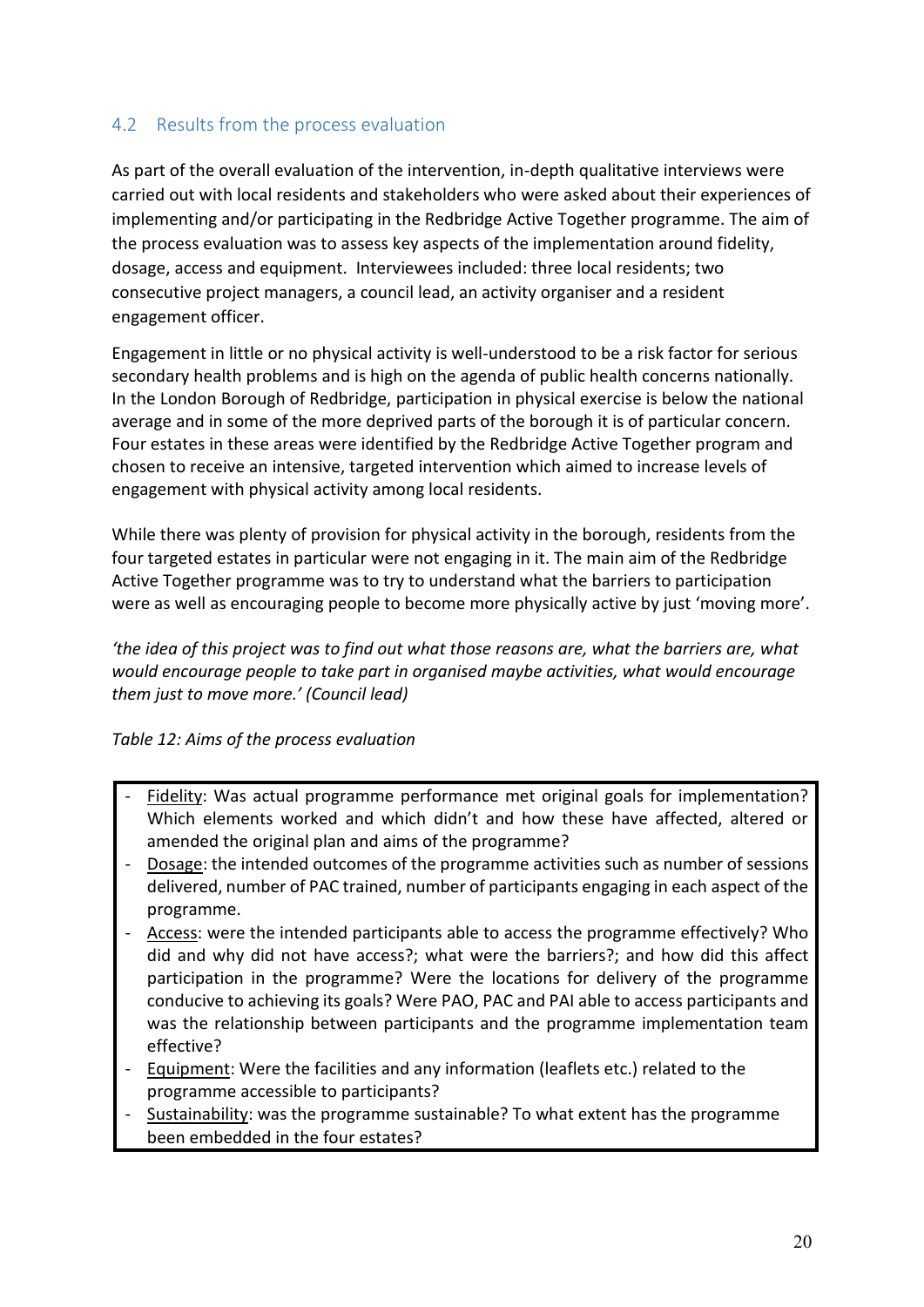Time constraints, family and work commitments were cited as the most important barrier to physical activity. Other aims of the project were to increase local knowledge and accessibility of existing provision as well as empowering and training local people to take ownership of activities themselves and become 'physical activity champions'. It was also hoped that community cohesion would improve as a result of the intervention. Previous public engagement initiatives had identified factors such as cost, distance and lack of time as barriers to participation and as a response to these findings, outdoor gyms were installed in green spaces across the borough.

*'we commissioned Vision to install those outdoor gyms and put them in various parts of the borough like parks and open spaces and recreation grounds and things like that. But I think the feeling was that even those facilities are not being used by certain erm, members of the community' (Council lead)*

A period of extensive consultation and engagement with local residents was carried out in order to determine what the residents themselves wanted rather than just imposing new activities upon them. This involved the project manager knocking on doors and distributing leaflets and becoming a well-known and approachable 'face' of the project.

#### <span id="page-21-0"></span>4.2.1 Access

#### <span id="page-21-1"></span>*4.2.1.1 Engagement process and working at a local level*

The initial engagement process with local residents was widely agreed to be a major success of the project. This work extended beyond the initial consultation and feedback was sought from local residents on how the activities were going, making changes where necessary. Rather than imposing the intervention on the four estates, this resulted in the development of a portfolio of activities that were very much resident led.

*'As long as all the resources were focussed on the resident, that one resident to say 'Well this is what needs to be done.' And then we wrapped resources around it and we'd just facilitate it really, so it's, it's initiating a relationship and being resident led.' (Project manager 1)* 

#### <span id="page-21-2"></span>*4.2.1.2 Key person as activator*

The success of the engagement process was mainly attributed to the work of an enthusiastic and committed 'Activator' who persistently knocked on doors and introduced himself personally to local residents, resulting in him becoming a familiar, approachable and trusted figure with whom residents felt comfortable expressing their views.

*'Everyone on the estates knew who he was and erm, he was the person to go and speak to if they wanted to do.' (Project manager 2)*

*'…just being there constantly. So at any kind of gathering he was there. Whether it was a physical activity erm, an event or not just being there, and so people started knowing…it just personalised it, I think that was a really good, good way of erm, yeah personalising the project and creating those links.' (Project manager 2)*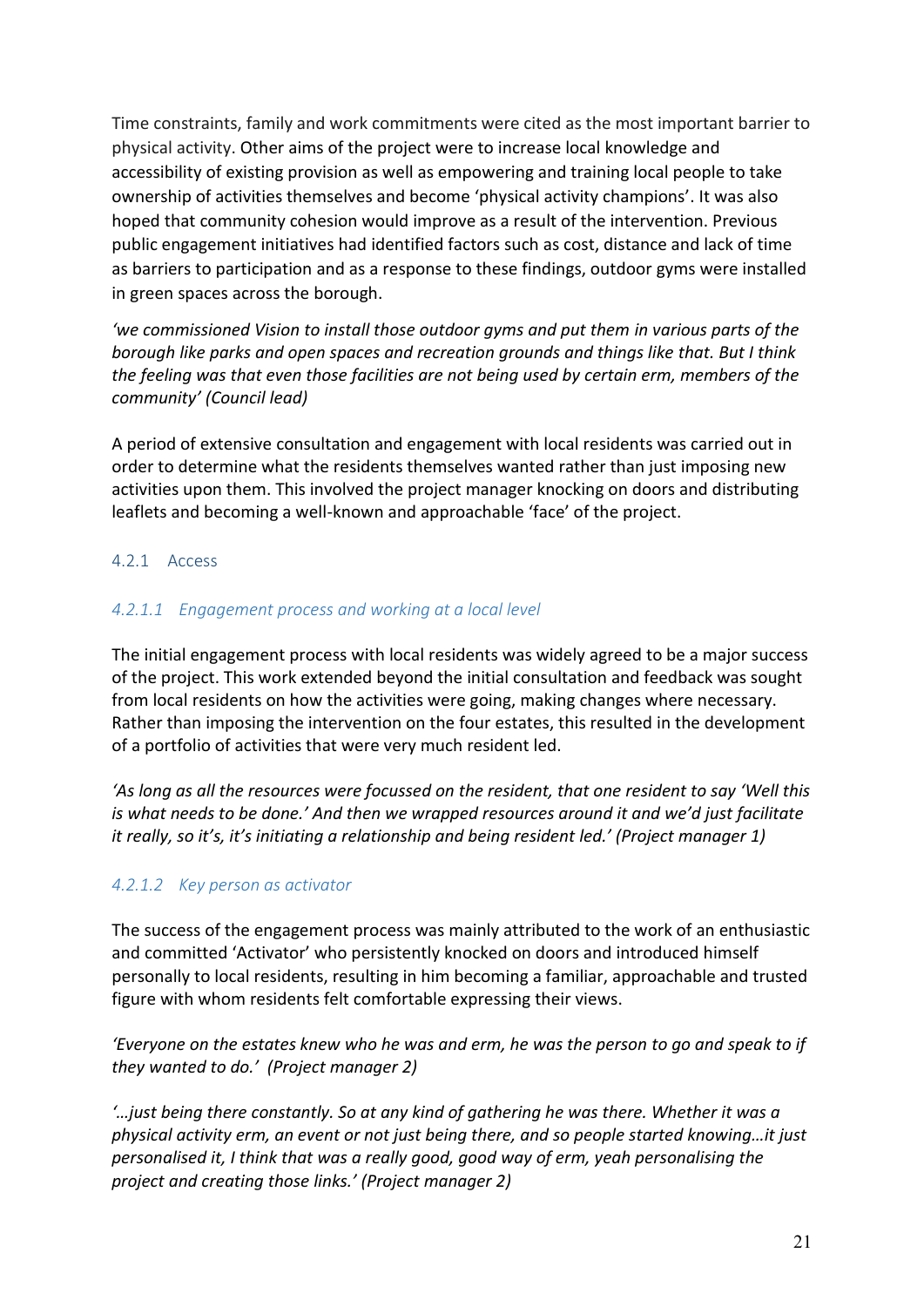### <span id="page-22-0"></span>*4.2.1.3 Trust and word of mouth*

Building face-to-face trust relationships with residents had an impact beyond what would have been achieved by more usual marketing methods. Leaders within the local community would then take up the message and pass it onto neighbours, encouraging them to participate.

*'So quite a chaotic…lifestyle but this one resident was able to, to guide me in to what activities would take off in the local estate, how they would get people there. She would often say to me, "Well I'll get you five people there if you do it at this time and that time and if my children can come." So that's how we designed the family yoga. And her social network grew and grew.' (Project manager 1)*

*'You only need like one or two leaders and there was one or two of the older ladies that were really, really happy to sort of go and, "Oh I'll knock on so and so's door to come down." "Let me see if they're in." Or they'd find out why somebody didn't go, so they'd go the next day and say, "Oh I went to so and so's house and she didn't come to the walk because of this that and the other." They'd find out.' (Activity organiser)*

#### <span id="page-22-1"></span>*4.2.1.4 Taster fitness sessions*

As the target population were physically inactive and many of the respondents were women, it was decided to put the emphasis on fitness sessions rather than sport. Social events were planned within the estates where people could meet and chat and try out 10 minute 'try before you buy' sessions of the available activities.

*'We had people who came down and did erm, massage, head massage and erm, beauty treatments and we had teas and coffees and things. And then little tiny, tiny sort of 10 minute 5 minute 10 minute bursts of activity for people to see what the classes were going to be like. So that when the first week came, they'd already met the coach, they'd already had a little go themselves and sorted of actually, 'It doesn't matter if you're erm, you haven't done exercise for ages because it's really not about that.' (Project manager 2)*

More women responded to the consultation process than men, and in their requests for activities, the emphasis was on fitness rather than sport, as well as sessions for children. The intervention team responded to this by trying to include sessions for adults alongside, or straight after those for children where possible.

## <span id="page-22-2"></span>*4.2.1.5 It's not for me/I don't belong*

There was a general sense that the most common barrier to residents engaging was that they couldn't see themselves as part of it. This may have been due to lack of confidence and being uncomfortable arriving for the first time alone, or that it was just not a priority to attend. Men were harder to engage than women and more work needs to be done around pinpointing the reasons for this.

*'It's far more than, we kind of use the time and the cost and er, it's too far away and all that.*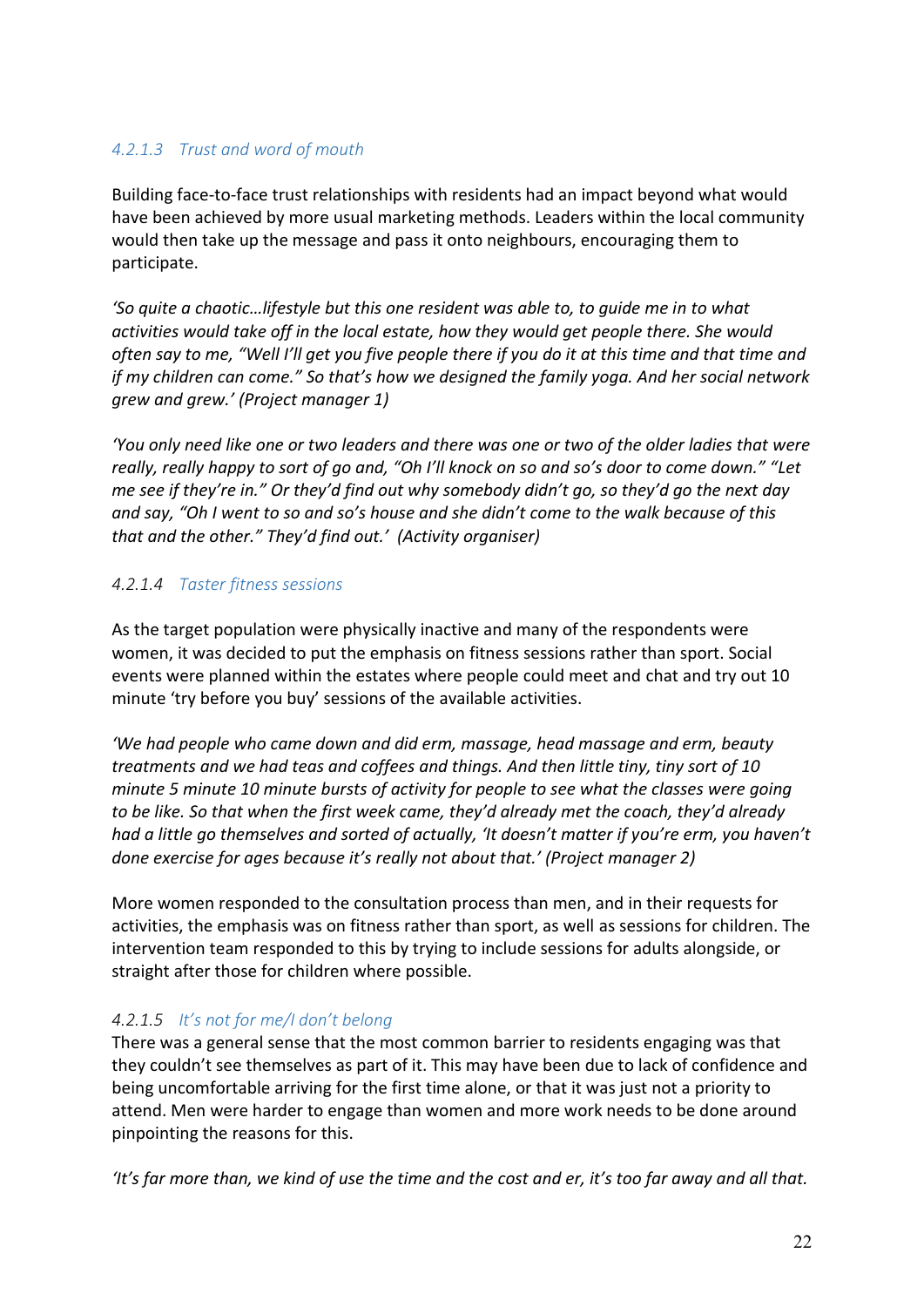*And some of them are genuine barriers but we often use them as an excuse but actually I just don't feel it's for me.' (Project manager 2)*

*'Right I'm going to drop everything and I'm going to go to my Zumba class.' You have to be really really, quite you know determined to do that and I don't think that makes a difference who you are, what your education level is, or what your physical activity level is or anything else, it's just down to that individual.' (Council lead)* 

### <span id="page-23-0"></span>4.2.2 Equipment

### <span id="page-23-1"></span>*4.2.2.1 Local facilities*

Location was a major determinant of attendance for the residents of the estates. Having a community hall available for use on two of the estates worked well despite occasional problems booking slots for activities. In Buttsbury, a local youth centre 10mins walk away was used but did not seem to have the same community feel to it and in Hermitage there was no such facility available.

*'Just having something next, right next, literally next door to where they live in their community just made it so much easier…there was no erm, there's no kind of barrier of having to get childcare, things. So I think that's always a big, the distance and particularly in the kind of communities that we're working, people don't travel as far. So there's always been a tendency, "Oh there's an activity it's only a mile away." But for a lot of people that's a very, very long way.' (project manager 2)*

Getting 'buy in' from the local facilities at the outset of the project was also mentioned, due to the importance of having an available space within the boundaries of each estate. One of the halls also became too hot for comfort during the summer and the exercise class was held outside which made one resident uncomfortable (Resident 1).

#### <span id="page-23-2"></span>4.2.3 Fidelity

#### <span id="page-23-3"></span>*4.2.3.1 Community champions*

An original aim of the project was to train local people to become 'community champions' of physical activity on their estate and to qualify them as RSPH activators. However, the chaotic nature of many of the lives of those living on the estates made this approach inappropriate and instead individuals were recognised for their engagement and contribution to the programme in a more natural way for them.

*'We'll sit in a room and decide that we want 10 people qualified as RSPH, activators because we know that that approach will work in terms of getting people from the community to talk to, but we forget the quite important part is whether the people that we're targeting actually want to do that... those residents who were encouraging their neighbours to come to events, were offering ideas suggestions to scheduling, suggestions for new activities.*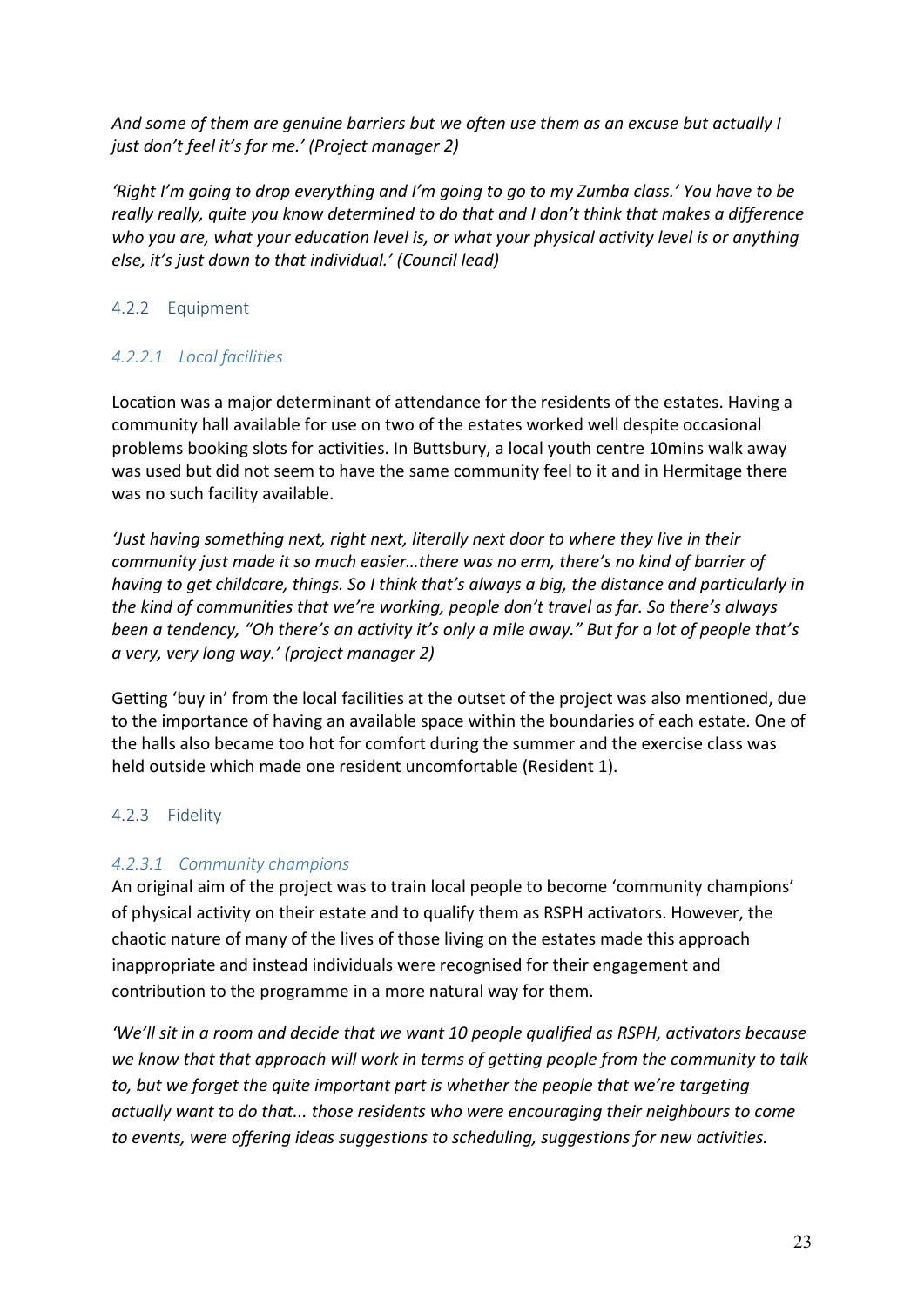*That's how I quantified what a community champion was rather than your traditional job description person spec involved.' (Project manager 2)*

However, some participants did receive and appreciate more formal training:

*'It (walk leader training) involves everything you know like the safety things, encourages the people, and explain all the benefits and everything of walking…it was very good, it was really, really, very good.' (Resident 2)*

#### <span id="page-24-0"></span>4.2.4 Dosage

Although there was no specific target for participation in the activities and numbers varied depending on the activity and the estate, project leaders felt generally happy with overall numbers.

Participants generally appreciated the activities and reported positive health outcomes. They would have liked more activities at different times of day and were also prepared to pay a little towards them if necessary.

*'I think it was beneficial for me and the friends that I was coming with. Everyone really looked forward to it. So, people would be there waiting for the teacher to come and she was bang on time. It was fun, I think that was one of the good things about it. And people felt a lot better, people lost weight, amazing amount of weight.' (Resident 3)*

One participant wanted more information around staying healthy, for example dietary advice. One participant noted that while there were activities for young children, there was little available for teenagers.

*'Sometimes you need somebody to motivate you, yeah. I wanted my daughter to go with me, but she was like, 'No no no mummy. I'm sure it's all older women.' (Resident 1)*

One of the core aims of the project was to have a 'Community Activator' who fronted the project and became part of the communities by building relationships with local people. This ambition was realised very successfully for this project and should be shared as an example of best practice within other similar public health initiatives.

*'He encourage actually, and he was very good, even when I saw first time, even when he phoned me first time, when he dropped the leaflet and when I phone him, he was very like er, er, you know cooperative, helpful on the phone. I could tell you that he's very good, the way he answered me on the phone.' (Resident 2)*

#### <span id="page-24-1"></span>*4.2.4.1 Community cohesion and connectedness*

Improving community cohesion was another core aim of the intervention. The estates were initially identified on the basis of deprivation, bringing with it challenges with anti-social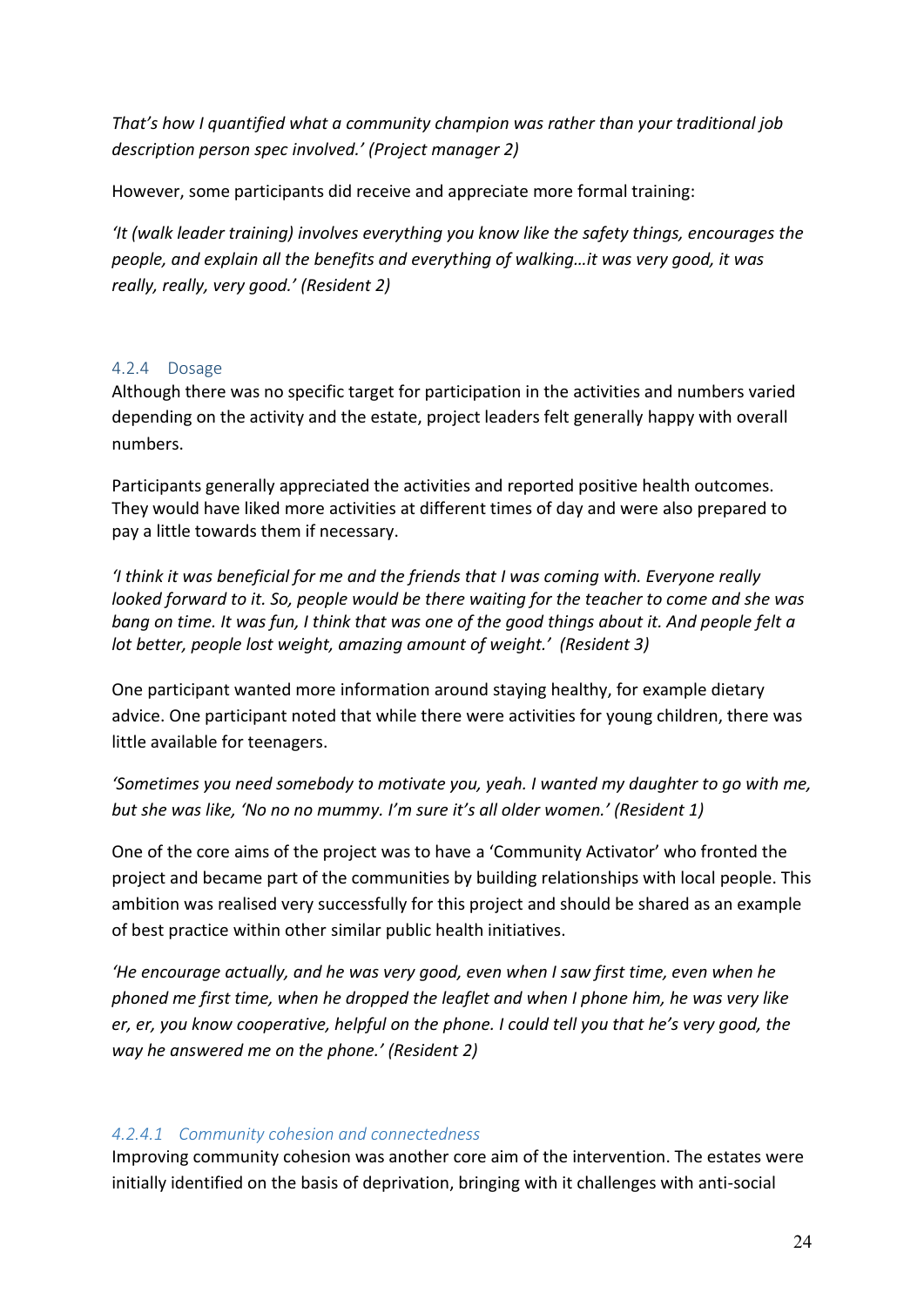behaviour and safety. However, this was an area where the project did appear to have a positive impact.

*'There is many incidences of anti-social behaviour, there was low level crime across the estate, but we scheduled the activities to take place on the estate and er, the before, during and after these activities, there was a positive vibe, energy going through the estate... They felt safe, there is, there was communication going on between residents who would, previously just walk and not acknowledge one another…. so in that sense erm, there was a real impact on, positive impact on community cohesion and also around anti-social behaviour.' (Project manager 1)*

Another positive outcome was the creation of opportunities to get to know and understand other cultures and experiences. During a walking group a dog continually kept coming up to the group, causing two Muslim members of the group to back away.

*'We kept saying to them, "Oh the dogs not going touch you, dogs not going to, don't worry about the dog, walk along, don't worry about the dog, don't worry about it." Anyway in the end the lady said, "No no we can't touch the dog." So we were all like, "Well why?" And when they explained to us, that obviously in their religion its seen as, you know, you shouldn't touch a dog and they told us all the reasons why they're not supposed to. And we would never have known that, so we've learned something new now. (Activity organiser)*

Participants also appreciated the opportunity to meet people and form new connections.

*'I don't know even all my neighbours we don't know each other. So this type of activities, when I join I thought, 'That's great.' Because er, I like to meet to see other people.' (Resident 2)*

With a new, more flexible definition of a 'community champion' as someone who was involved in promoting the activities either by word of mouth or in other ways, the project lead estimated that around 25 community champions have been identified. Similar adaptations to training were also being tried out.

*'In terms of the training element it's the part that we're still trying to, we're doing a lot of it verbally how we can kind of formalise that. One way we've looked at is doing short videos that people watch and then answer questions…they're encouraged to then go and promote what they've learnt, so if they've learnt, one of the short videos is about where you can get active in the local community.' (Project manager 2)*

## <span id="page-25-0"></span>*4.2.4.2 Estate Demographics*

Hermitage estate had the lowest engagement rates from local residents and there was a sense that this may be because the estate had a more mixed demographic who had less of a community identity.

*'When you go around you don't see people out during the day, but if you go round after*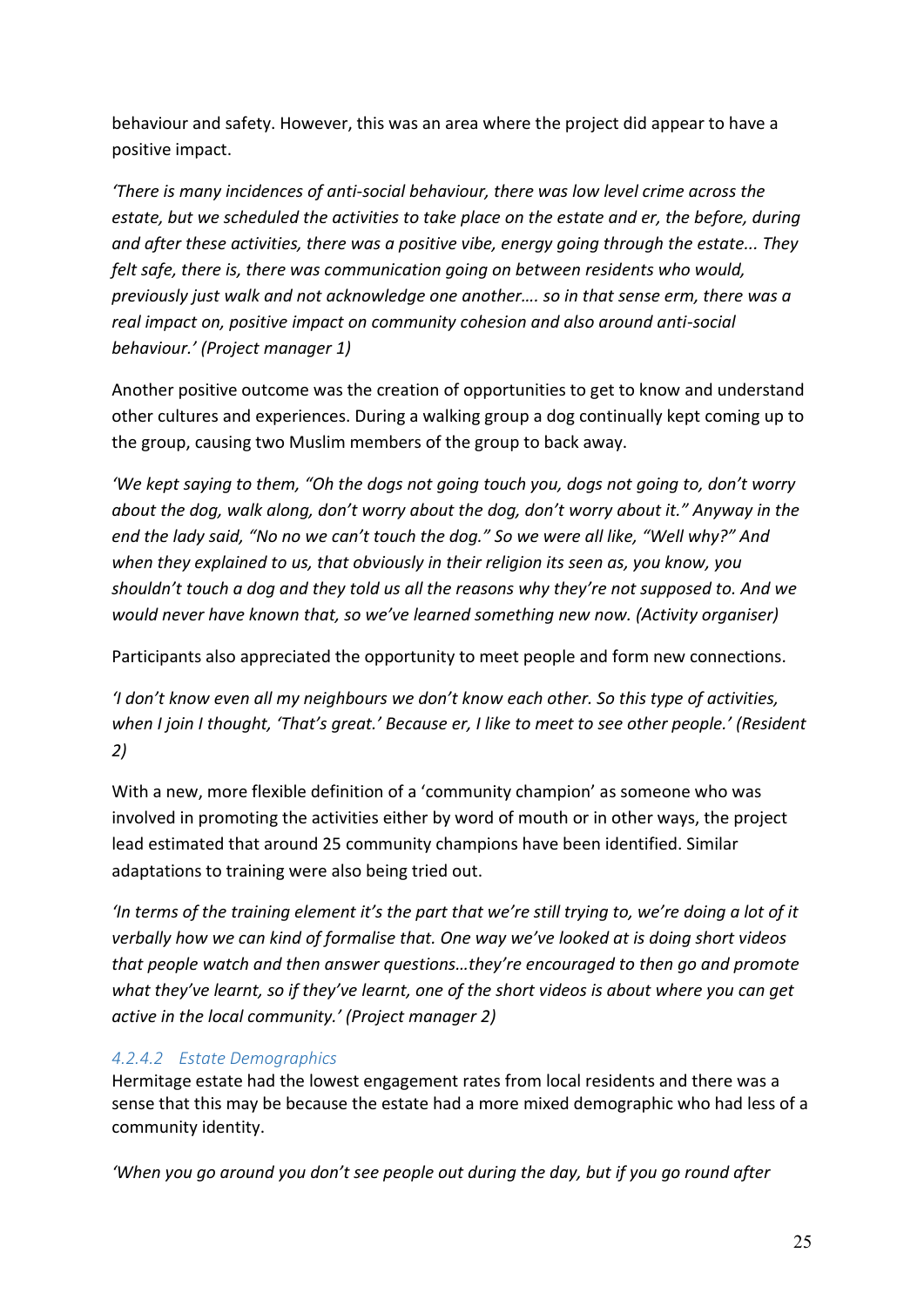*work everyone's coming back from the tube station…you've got two communities there. So you might have people who are living in social housing and might be looking for more activity, and then a lot of people, one of the most common things that I heard when I was speaking to people is that they already have a gym membership or they already go to a running group.' (Project manager 2)*

On Orchard estate the population appeared to be quite transitory with people moving on continually and often not being able to speak English, which may have contributed to lower level of engagement in community activities.

## <span id="page-26-0"></span>4.2.5 Sustainability

While it wasn't clear how sustainable the project as a whole would be in the long term, the success of individual groups (for example, the walking groups) suggests that local residents themselves now have the confidence to continue the sessions themselves, having developed the use of communication tools like WhatsApp which were initially set up for them by the project manager.

*'We had a Health Walk WhatsApp group and the group grew to maybe 20 in number. And although it was imitated, the thread of conversation were initiated by the project leads around, "Great energy last night. Really nice to see so many of you." That opened up the conversation for others to join that so they all brought their own energy to that. And in the end those social networks began to knit and to thread between one another, and that was a huge, and I believe actually that is still going now.' (Project manager 1)*

## <span id="page-26-1"></span>5 Summary of the main findings

## <span id="page-26-2"></span>5.1 Outcome evaluation

- A cohort study of residents in the four estates of Buttsbury, Orchard, Tiptree and Hermitage was conducted. Baseline data from 260 and follow up data from 73 residents were collected between March 2017 and October 2019.
- More women than men participated in the evaluation of the Redbridge Active Together programme A third of the respondent reported long-standing health problems or a disability.
- The right group of residents was targeted. The level of inactivity of the Redbridge Active Together sample was substantially higher (39.3%) than the borough of Redbridge (27.5%), London (22.9%) and England (22.2%) at baseline (*[Table 5](#page-15-0)*).
- Participants to the programme: for the 22 respondents who actively participated in the programme activities, there was an increase (13.1%) among those defining themselves as 'active' following the implementation of the intervention. This increase was double of the remaining follow up sample of respondents who did not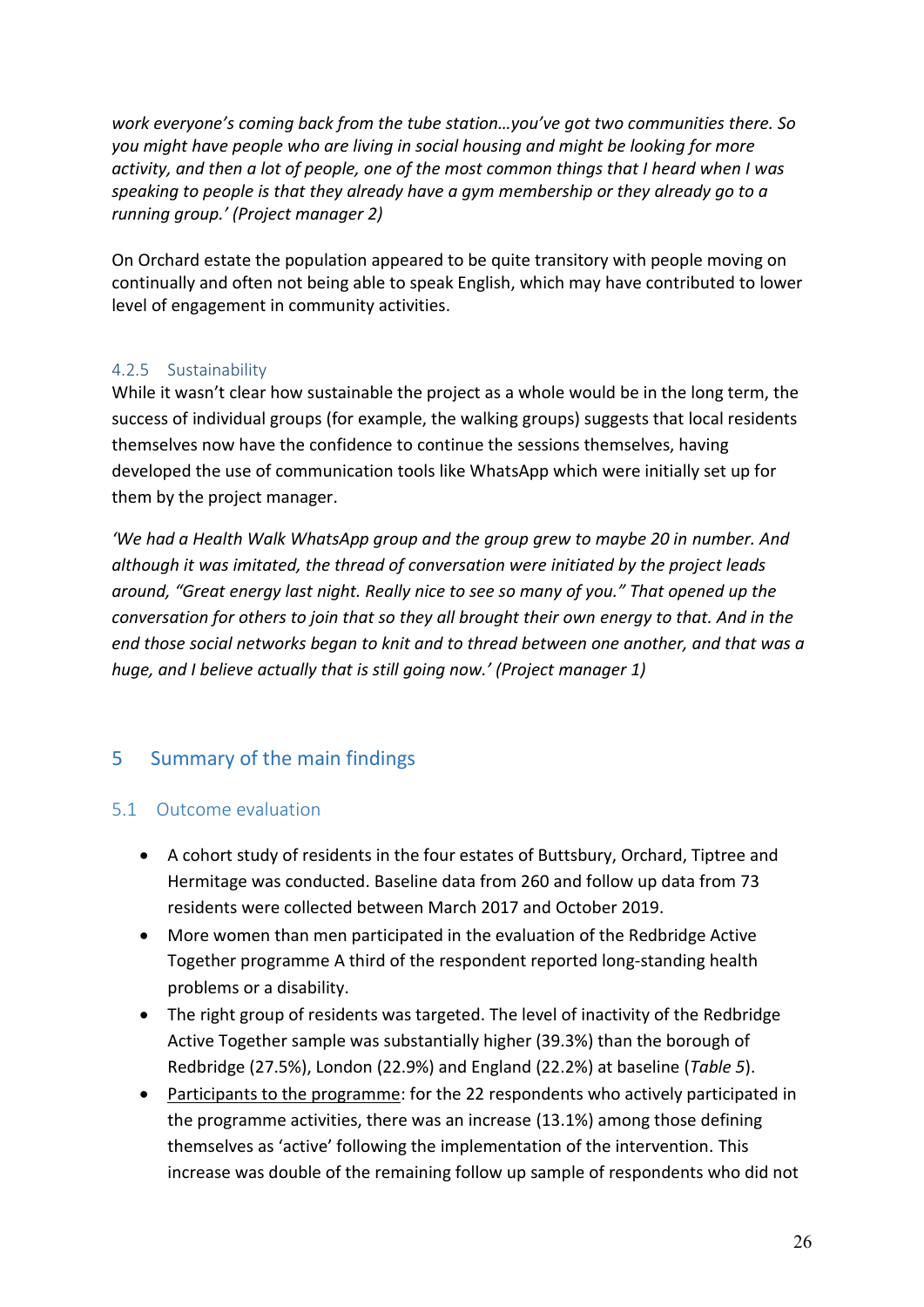attend physical activity classes on offer through the programme. However, statistical tests showed no significant difference, primarily because of the small sample size. Both general and mental health improved but this was mitigated by reported increases in alcohol consumption and smoking for this population of participants to programme activities. Community cohesion in this group of respondents remained essentially the same, with contradictory results. These group attended on average three sessions each, primarily on offer at Buttsbury and Orchard.

- Overall population analysis: while there appears to be reductions in mental health in the sample population of respondents, it is not possible to tell whether this is due to the Redbridge Active Together programme as the sample of follow up participants was to small to measure the statistical significance of any intervention effect. It is interesting to note that the level of physical inactivity increased between baseline and follow up. However, this increase was mainly due to the negative impact of the Orchard estate rather than an overall increase in inactivity. A modest increase in general health and more substantial increase in mental health were recorded. Statistical tests on level of physical activity did not show any statistically significant change in moderate, vigorous, walking physical activities or sedentary behaviour.
- Overall, levels of community cohesion from the population level analysis showed a positive improvement but, again, the sample size of actively participating respondents was too small to say whether this is as a result of the Redbridge Active Together programme.
- Barriers to physical activity were broadly consistent between baseline and follow up (in order of priority: No time; family commitments, health reasons and work commitments) reinforcing the conclusion that these represent an important barriers to accessing physical activity.

## <span id="page-27-0"></span>5.2 Process evaluation

The findings from the process evaluation suggest that a number of residents have participated in physical activities that they were not involved with before the intervention and certainly have an increased knowledge of the opportunities available to them to participate in physical activity on their estate. The initial engagement of local residents was a major success of the programme and can be attributed to the committed project lead who made himself a trusted and accessible presence around the estates. As a result of this detailed on the ground knowledge, adaptations were made to the development of the program most notably in the way that Physical Activity Champions were identified and trained.

*'There wasn't much of what did not work well. It was the proximity to the house and the fact that er, the timing was very suitable, and er, the instructor that they had was very good, she's very, very cheerful, she's very, very motivating, it's just fun.' (Resident 3)*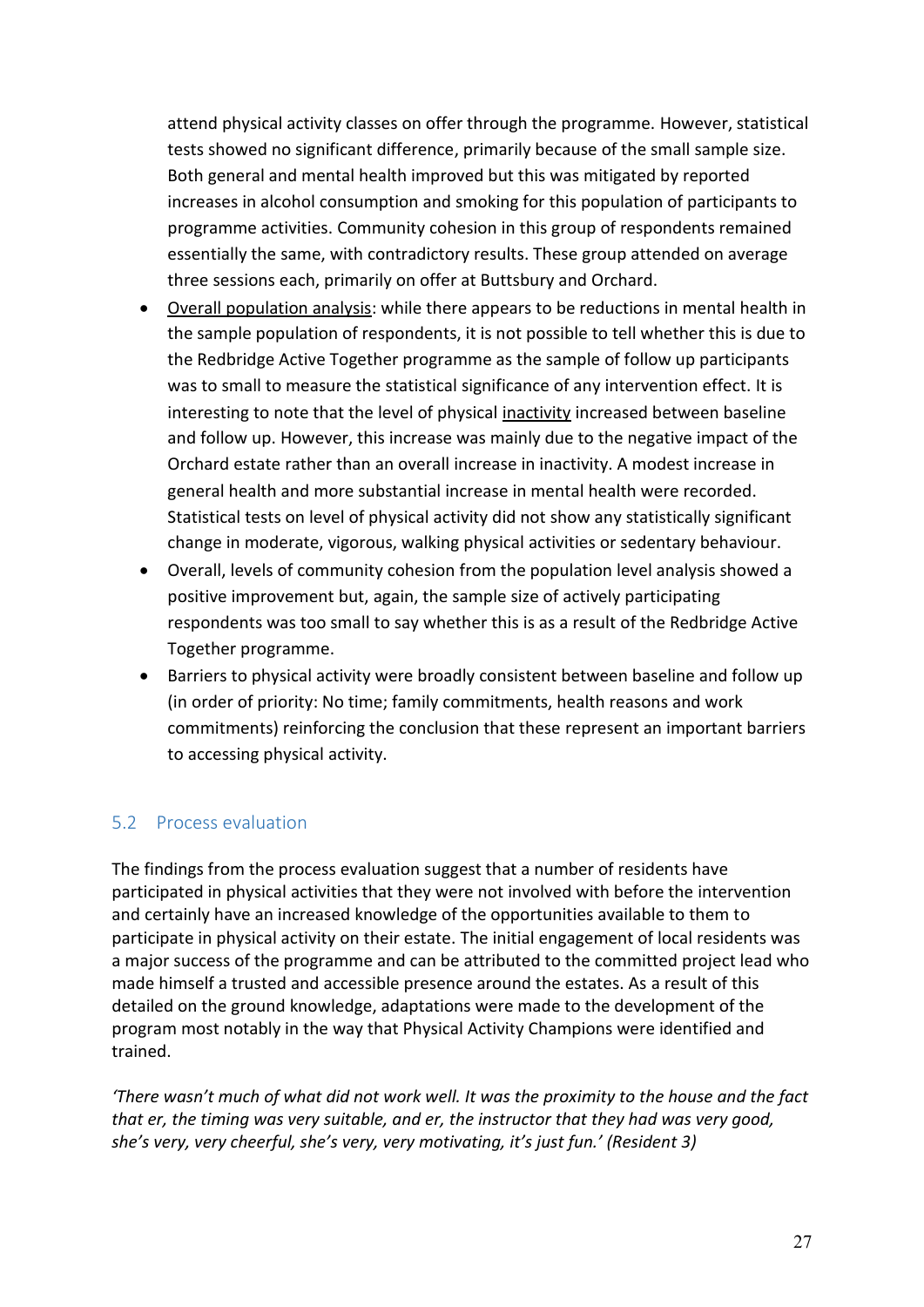A significant barrier to engagement seemed to be residents not being able to visualise themselves attending events and this was addressed in the taster sessions which were run at community events on each estate. While this may have helped to bring in women, particularly those with young children, the men on the estates proved harder to engage. Lack of availability of facilities for hosting activities within the estates was also found to be a problem in one of the locations.

## <span id="page-28-0"></span>6 Recommendations for the future

- Initial engagement consultation with local residents to get their views on what is needed in terms of types of activity, for whom and at what times. Ideally, this should be designed as a co-production exercise, where residents have the space and time to provide their views.
- Recruitment of a dedicated project manager who can engage residents directly and become the trusted 'face' of the project. The engagement of local residents needs to be a consistent feature of the programme as it was in the case of this programme.
- Interviews revealed that identifying and support community 'leaders' who know groups of residents and can cascade information and engage others is key as it enables a spread by 'word of mouth' via a trusted figure in the community.
- Identify available resources in the local vicinity, for example, community halls.
- There needs to be flexibility in the recruitment and training provision of 'community champions'.
- Although face to face interaction may lead to greater engagement, follow up data show that leafleting has led to engaging a substantial number of the respondents, so perhaps different promotional approaches need to be pursued in parallel.
- There are fewer men in the sample than women. This may reflect the time of day that residents were approached to complete the survey, with more women present, or it could reflect a bias in the overall make-up of the estates where women with young children are often a dominant population. Either way a recommendation for the future could be to find a way of engaging men in particular.
- While participants cited similar barriers to engaging in physical activities at both baseline and follow up, a theme that came out of the process evaluation suggests that actually, participants may have a tendency to cite practical barriers such as 'no time' when actually just find it hard to visualise themselves attending an unfamiliar situation. The initial engagement process for the Redbridge Active Together programme did recognise this and try to ameliorate the problem by introducing taster sessions where instructors could meet the residents.
- Building on the previous point, a flexible and responsive approach to the development of the initiative is needed. For instance, providing guidelines to carry out in-flat physical activity may be a good way to start engaging residents. Once residents feel more confidence in their own physical abilities, they may be more likely to take positive action and attend physical activity classes outside their own home environment.